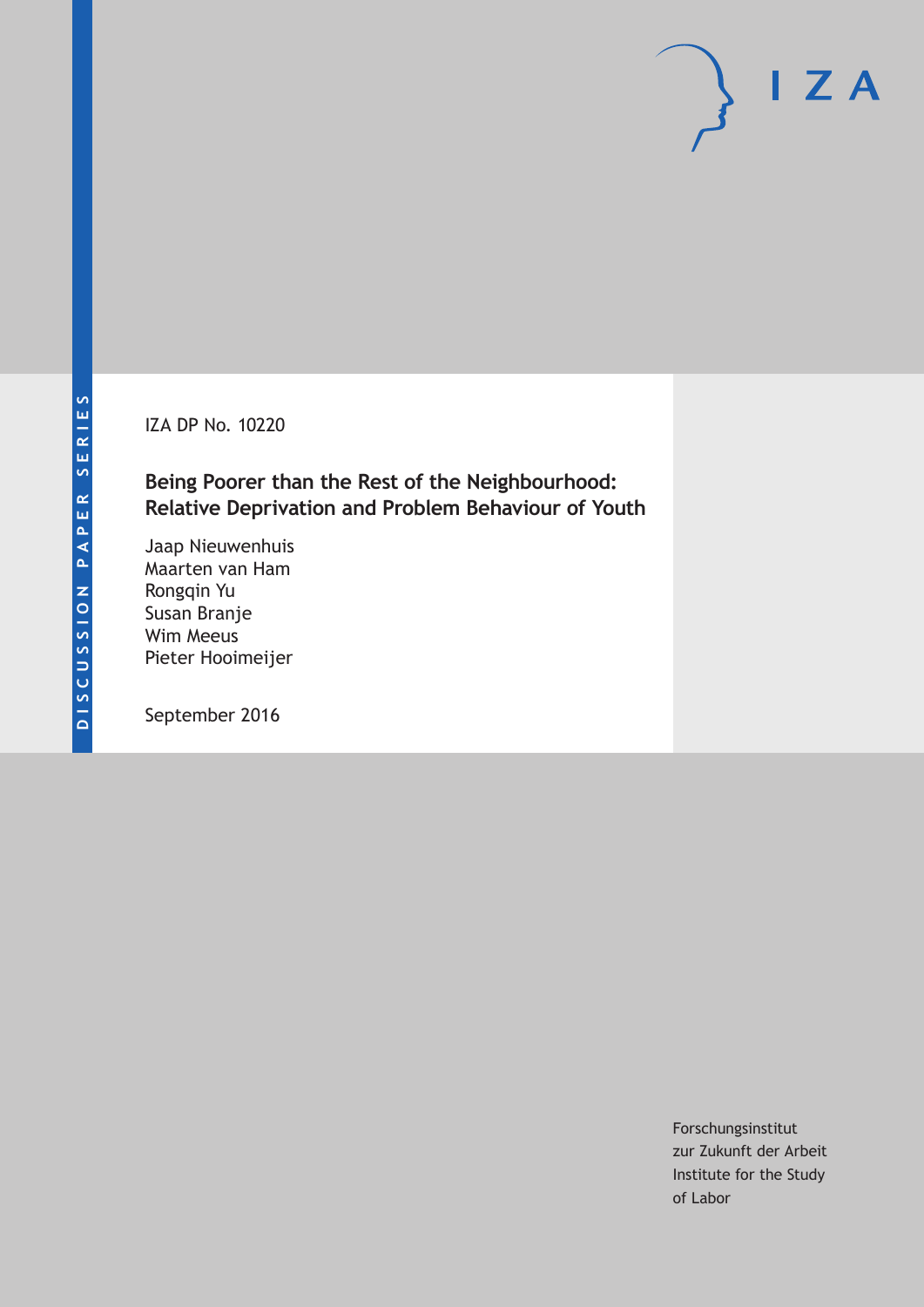# **Being Poorer than the Rest of the Neighbourhood: Relative Deprivation and Problem Behaviour of Youth**

### **Jaap Nieuwenhuis**

*Delft University of Technology* 

**Maarten van Ham**  *Delft University of Technology and IZA*  **Susan Branje**  *Utrecht University* 

**Wim Meeus**  *Utrecht University and Tilburg University* 

### **Rongqin Yu**

*University of Oxford*

### **Pieter Hooimeijer**

*Utrecht University*

Discussion Paper No. 10220 September 2016

IZA

P.O. Box 7240 53072 Bonn **Germany** 

Phone: +49-228-3894-0 Fax: +49-228-3894-180 E-mail: iza@iza.org

Any opinions expressed here are those of the author(s) and not those of IZA. Research published in this series may include views on policy, but the institute itself takes no institutional policy positions. The IZA research network is committed to the IZA Guiding Principles of Research Integrity.

The Institute for the Study of Labor (IZA) in Bonn is a local and virtual international research center and a place of communication between science, politics and business. IZA is an independent nonprofit organization supported by Deutsche Post Foundation. The center is associated with the University of Bonn and offers a stimulating research environment through its international network, workshops and conferences, data service, project support, research visits and doctoral program. IZA engages in (i) original and internationally competitive research in all fields of labor economics, (ii) development of policy concepts, and (iii) dissemination of research results and concepts to the interested public.

IZA Discussion Papers often represent preliminary work and are circulated to encourage discussion. Citation of such a paper should account for its provisional character. A revised version may be available directly from the author.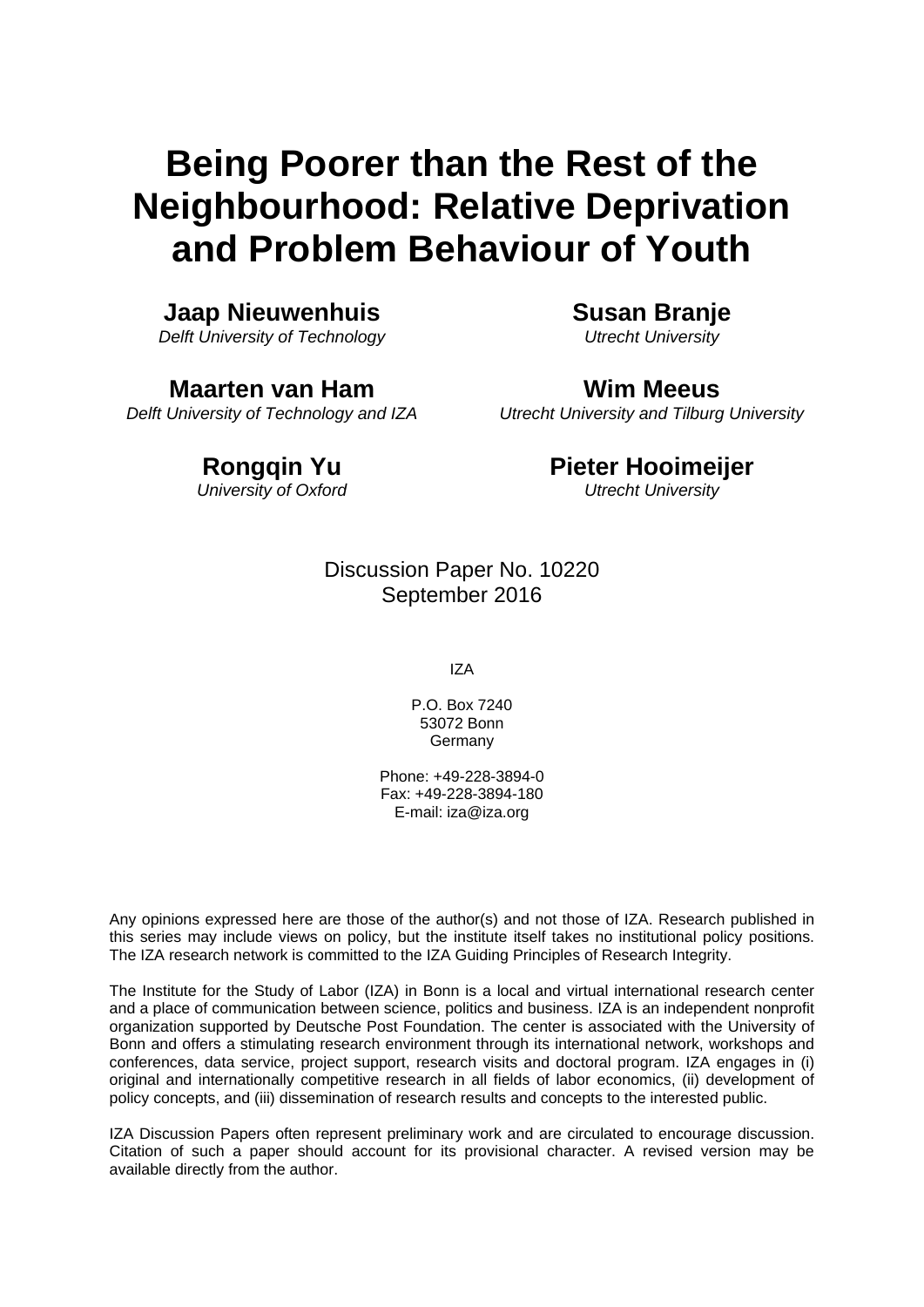IZA Discussion Paper No. 10220 September 2016

## **ABSTRACT**

### **Being Poorer than the Rest of the Neighbourhood: Relative Deprivation and Problem Behaviour of Youth**

According to the neighbourhood effects hypothesis, there is a negative relation between neighbourhood wealth and youths' problem behaviour. It is often assumed that there are more problems in deprived neighbourhoods, but there are also reports of higher rates of behavioural problems in more affluent neighbourhoods. Much of this literature does not take into account relative wealth. Our central question was whether the economic position of adolescents' families relative to the neighbourhood in which they lived, was related to adolescents' internalising and externalising problem behaviour. We used longitudinal data for youths between 12-21 years of age, combined with population register data. We employ between-within models to account for time-invariant confounders, including parental background characteristics. Our findings show that for adolescents, moving to a more affluent neighbourhood was related to increased levels of depression, social phobia, aggression, and conflict with father and mother. This could be indirect evidence for the relative deprivation mechanism, but we could not confirm this, and we did not find any gender differences. The results do suggest that future research should further investigate the role of individuals' relative position in their neighbourhood in order not to overgeneralise neighbourhood effects and to find out for whom neighbourhoods matter.

JEL Classification: I30, R23

Keywords: neighbourhood effects, externalising problems, internalising problems, relative deprivation, adolescents, residential mobility

Corresponding author:

Jaap Nieuwenhuis OTB - Research for the Built Environment Faculty of Architecture and the Built Environment Delft University of Technology P.O. box 5043 2600GA Delft The Netherlands E-mail: j.g.nieuwenhuis@tudelft.nl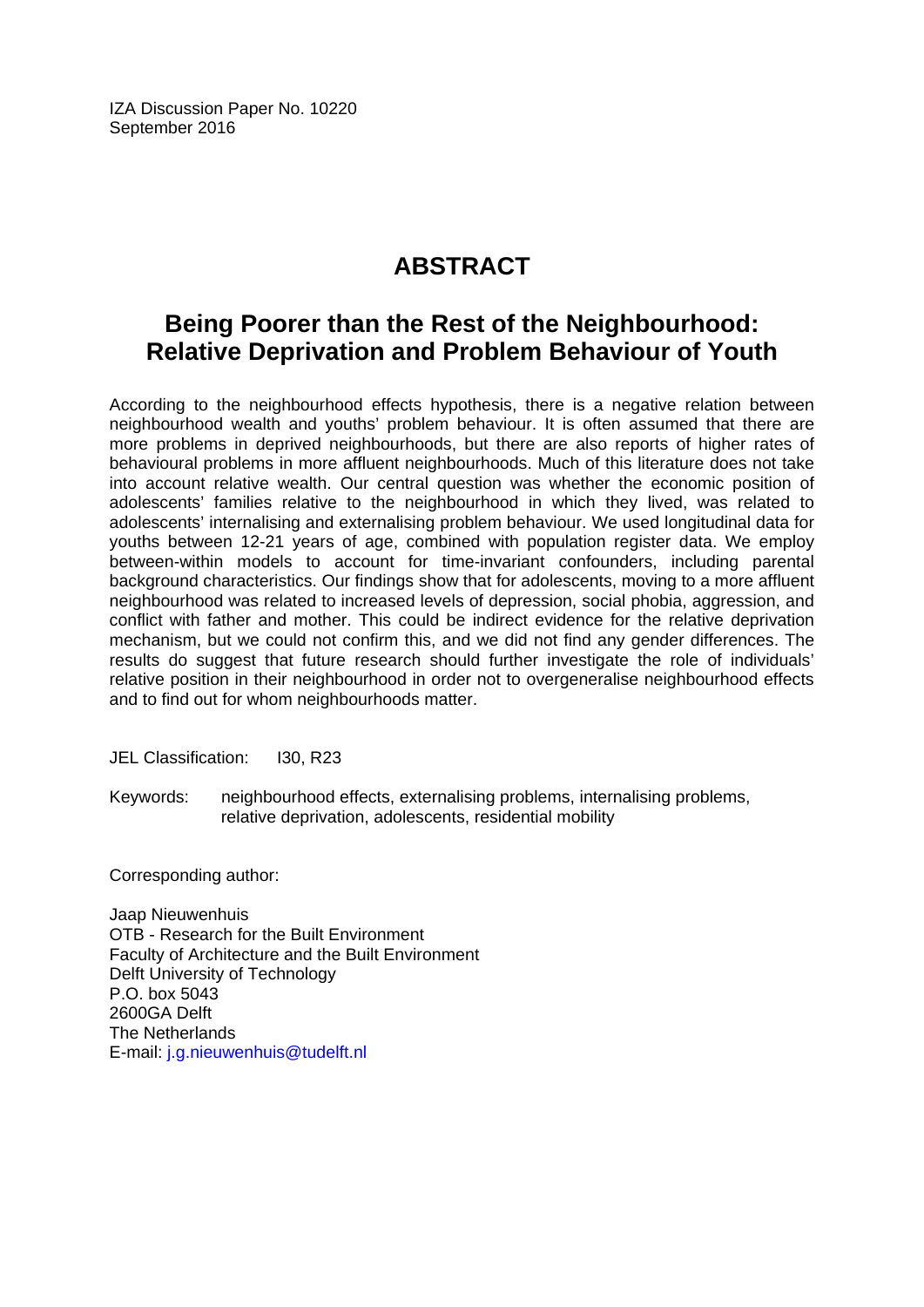*"A house may be large or small; as long as the neighbouring houses are likewise small, it satisfies all social requirement for a residence. But let there arise next to the little house a palace, and the little house shrinks to a hut."* Karl Marx, in *Wage labour and capital* (1847).

#### **Introduction**

Growing up in neighbourhoods with higher rates of poverty has been shown to be related to higher rates of problem behaviour in youth (Leventhal et al., 2009; Xue et al., 2005). Popular policy responses to such research finding are to create more socio-economically mixed neighbourhoods, with the idea that poor families could benefit from the presence of, and interaction with more affluent families (Galster & Friedrichs, 2015). Despite the popularity of neighbourhood mix policies, there is no convincing evidence that such policies have the desired effects (van Ham & Manley, 2010). Contrasting with the idea that richer neighbourhoods are better places to grow up in, there has also been report of higher rates of behavioural problems in more affluent neighbourhoods and for children from poor families moving from poor to more affluent neighbourhoods (for a review, see Leventhal & Brooks-Gunn, 2000). These conflicting findings might indicate that moving to a neighbourhood with a different level of wealth may not influence the problem behaviour of all adolescents in the same manner.

According to the relative deprivation mechanism (Galster, 2011) people compare themselves to their neighbours, and this might affect their perception of wealth (Marx, 1847) and subsequently their behavior. Moving from a relatively poor to a more affluent neighbourhood might strengthen the perception of (relative) poverty as in their new neighbourhood people might feel poorer than the rest of the neighbourhood. This might subsequently lead to more problem behavior. In our study, we focus firstly on how moving to a neighbourhood with a different level of wealth is related to psychosocial problem behaviour outcomes in adolescents in the Netherlands. Secondly we focus on how the relation between neighbourhood wealth and problem behaviour might differ between adolescents depending on their family's income. More specifically, we focus on both internalising (depression and social phobia) and externalising psychosocial problem behaviour outcomes (aggression and conflict with parents). By combining longitudinal survey data with population register data from the Netherlands, we can use repeated measures of problem behaviours, and detailed measures of changes in neighbourhood wealth and family income. Combined, these data are a strong tool to test the relative deprivation thesis.

#### **Literature review**

#### *Neighbourhood effects*

The sizeable literature on neighbourhood effects suggests that growing up in affluent neighbourhoods leads to better life chances compared to growing up in poorer neighbourhoods (see e.g., Dietz, 2002; Ellen & Turner, 1997; Galster, 2002; Nieuwenhuis & Hooimeijer, 2016), although the causal pathway and direction is not clear. Neighbourhood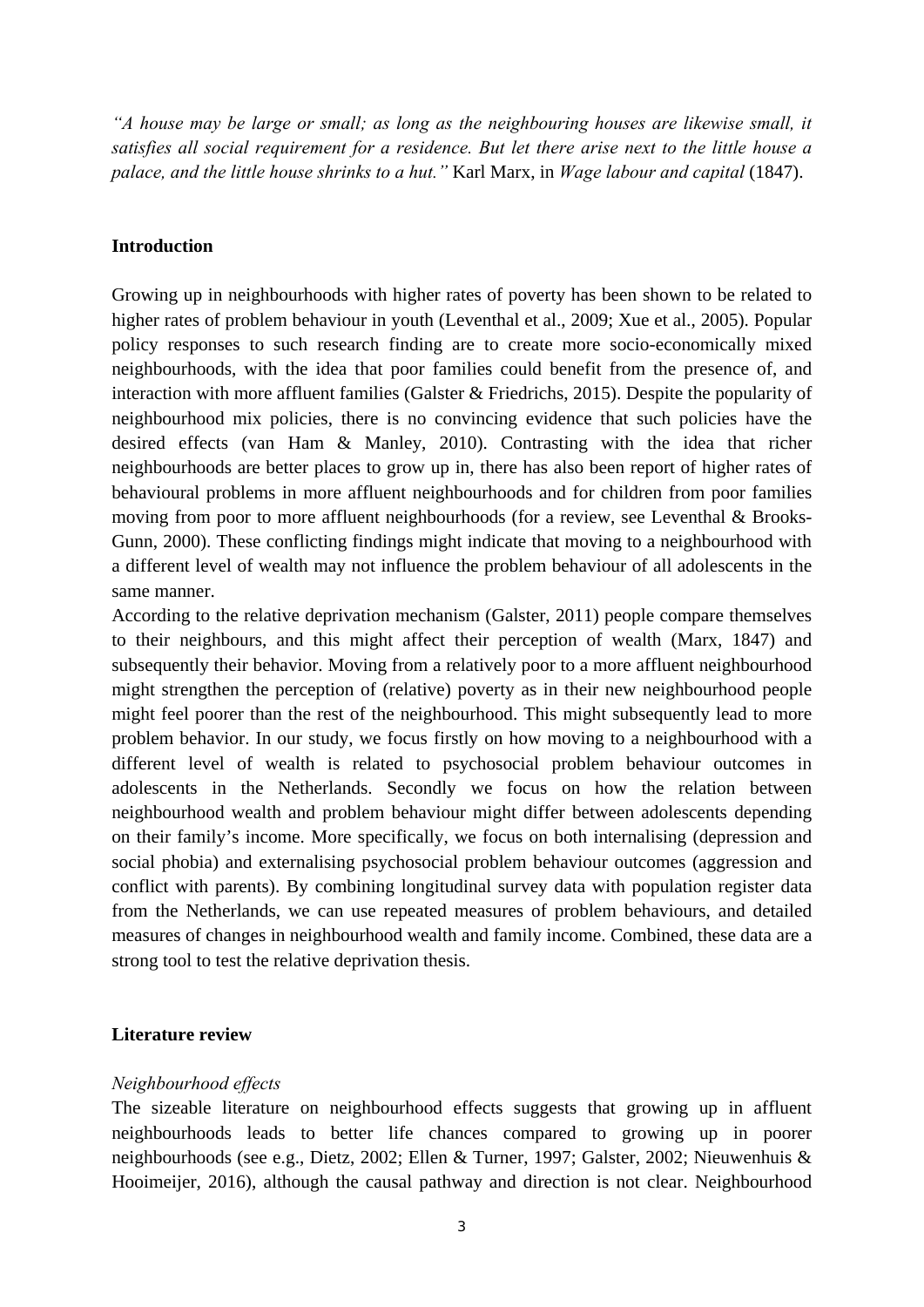effects have been found for outcomes such as education, unemployment, health, and deviant behaviour. A variety of social-interactive mechanisms are suggested to explain this relationship. For example, more affluent neighbourhoods may comprise more positive role models, showing the merits of education for youth, who, consequently, may internalise the pro-schooling norms that exist amongst the neighbourhood population (Ainsworth, 2002; Wilson, 1996). Furthermore, in more affluent neighbourhoods, residents might be better able to enforce social control over the neighbourhood youth, that way minimising the risk of deviant behaviour (Akers et al., 1979; Sampson & Raudenbush, 1999). Through these mechanisms, residents in affluent neighbourhoods who are relatively less affluent than the rest of the neighbourhood might profit from the overall neighbourhood affluence as well (Galster & Friedrichs, 2015). These ideas, however, hinge on the assumption that when families of different classes live side-by-side, they will also interact (positively) with each other. This assumption though, is often contested in the literature (Atkinson & Kintrea, 2000; Blokland & van Eijk, 2010; Karsten & Felder, 2015; Kleinhans, 2004; Nieuwenhuis et al., 2013a).

Although most research into neighbourhood effects seems to suggest positive effects of neighbourhood affluence on individual outcomes, some studies seem to find the opposite (for a review, see Galster, 2011). More affluent neighbourhoods have been linked to lower educational attainment for a sample of white US kids (Ginther et al., 2000), negative socioeconomic outcomes for disadvantaged British women (McCulloch, 2001), and poorer health outcomes (Duncan & Jones, 1995; Shouls et al., 1996). Although some of these results are counter-intuitive, these findings suggest that neighbourhood effects are more ambiguous than they are often suggested to be.

#### *Relative deprivation*

A possible explanation for such negative externalities from living in affluent neighbourhoods is the relative deprivation mechanism. This mechanism suggests that individuals who are relatively poor in an affluent neighbourhood, might perceive their disadvantaged situation as a psychological strain. Because youth from relatively disadvantaged families perceive neighbours who have more resources and opportunities than they have themselves, they might create unrealistic expectations that cannot be attained with their current socioeconomic position. Moreover, growing up in a family that is relatively worse off than the neighbouring families, and the inability to imitate the life-style of the better-off neighbours, confirms someone's relatively lower position in the social hierarchy (Bourdieu, 1984). This may lead to feelings of inferiority and shame, loss of self-esteem, dissatisfaction with their own situation and envy for their better-off neighbours (Galster, 2011; Honneth, 2007; McCulloch, 2001; Oberwittler, 2007; Sayer, 2007). This negative disposition might be related to youth's development. Studies that find support for the relative deprivation mechanism have thus far linked neighbourhood affluence to poorer educational, socio-economic, and health outcomes for the relatively poor (Duncan & Jones, 1995; Ginther et al., 2000; McCulloch, 2001; Shouls et al., 1996). However, the theory suggests that individuals might experience their relatively disadvantaged situation as a psychological strain, possibly leading to psychosocial problems. And conversely, people who are relatively richer than their neighbours might find it easier to achieve social recognition (Bacqué et al., 2014), which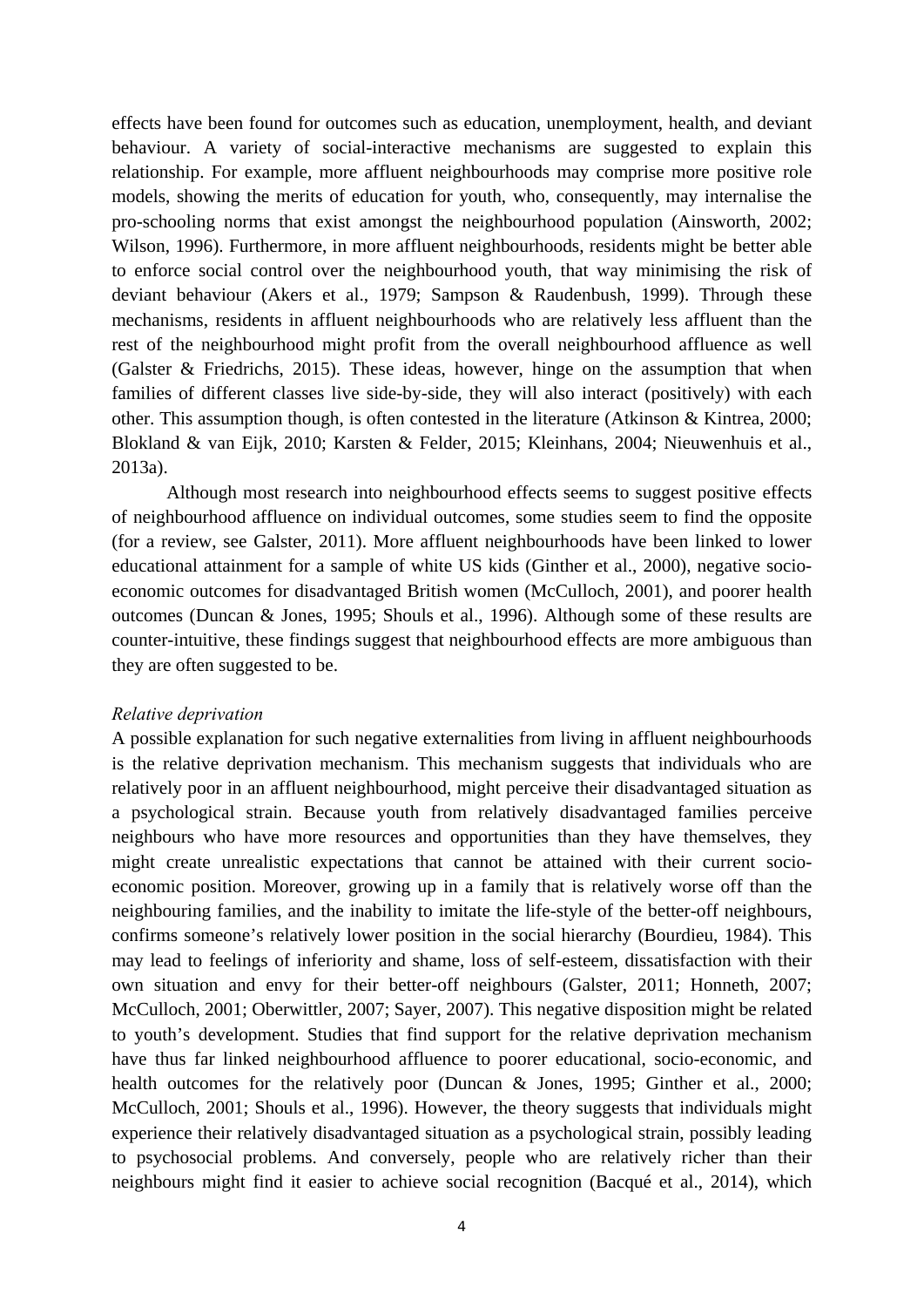might positively influence their psychosocial state. In order to examine this, we study whether there is a relation between neighbourhood wealth and adolescents' psychosocial problem behaviour, and whether this relation is moderated by the income levels of the adolescents' families'.

#### *Relative deprivation and internalising and externalising problem behaviour*

Studies that have thus far examined the relation between individual's relative deprivation compared to their neighbours and psychosocial problem behaviour are scarce and report mixed results for boys and girls. A twin study looking specifically at the effect of relatively worse economic positions compared to neighbours found that the effect of growing up amongst more affluent neighbours led to higher rates of antisocial behaviour for boys from low-income families compared to boys from low-income families growing up amongst poorer neighbours. For girls this effect was not found (Odgers et al., 2015). Furthermore, a study examining affluent youth found that for affluent boys and girl, levels of delinquency and anxiety-depression, respectively, were lower in middle-class neighbourhoods compared to affluent neighbourhoods (Lund & Dearing, 2012). This study suggests that, when youths are better off compared to their neighbours, they exhibit less problem behaviour. Another study of youths from England found that children in families which live in socially rented dwellings in neighbourhoods with low proportions of social renters experience higher rates of internalising problem behaviour than those living in neighbourhoods with high proportions of social renters (Flouri et al., 2015). This is also seems to support the idea that being poor amongst more affluent neighbours has a negative impact on psychosocial problem behaviour.

 Examples can also be drawn from the US Moving to Opportunity (MTO) programme, where randomly assigned families in deprived neighbourhoods received vouchers to move to low-poverty neighbourhoods or an unrestricted voucher with which people were free to choose to move to any type of neighbourhood. The move to a low-poverty neighbourhood results in a worsened relative economical position compared to their neighbours, and could therefore, following the logic of the relative deprivation hypothesis, lead to more problem behaviours. However, these studies have to be interpreted with caution, because the effect of the neighbourhood could be confounded with the effect of moving, since the control group did not move. The MTO results are very distinct for boys and girls: boys who moved with their families to low-poverty neighbourhoods compared to those who did not move showed increased rates of major depression, PTSD, conduct disorder (Kessler et al., 2014), psychological distress and behavioural problems (Osypuk et al., 2012a, 2012b). However, contrasting with aforementioned findings, Leventhal and Brooks-Gunn (2003) found a positive effect for boys who moved with their families to a low-poverty neighbourhood; they showed lower rates of anxiety and depressive problems compared to boys who stayed in their poor neighbourhood. Girls who moved with their families to low-poverty neighbourhoods compared to those who did not move showed decreased rates of depression, conduct disorder (Kessler et al., 2014), psychological distress, major depressive disorder, and behavioural problems (Osypuk et al., 2012a, 2012b). The MTO studies, but also Odgers and colleagues (2015), found important differences between boys and girls, and even though the differences are inconsistent, they seem to suggest that boys experienced more detrimental results from relative deprivation than girls.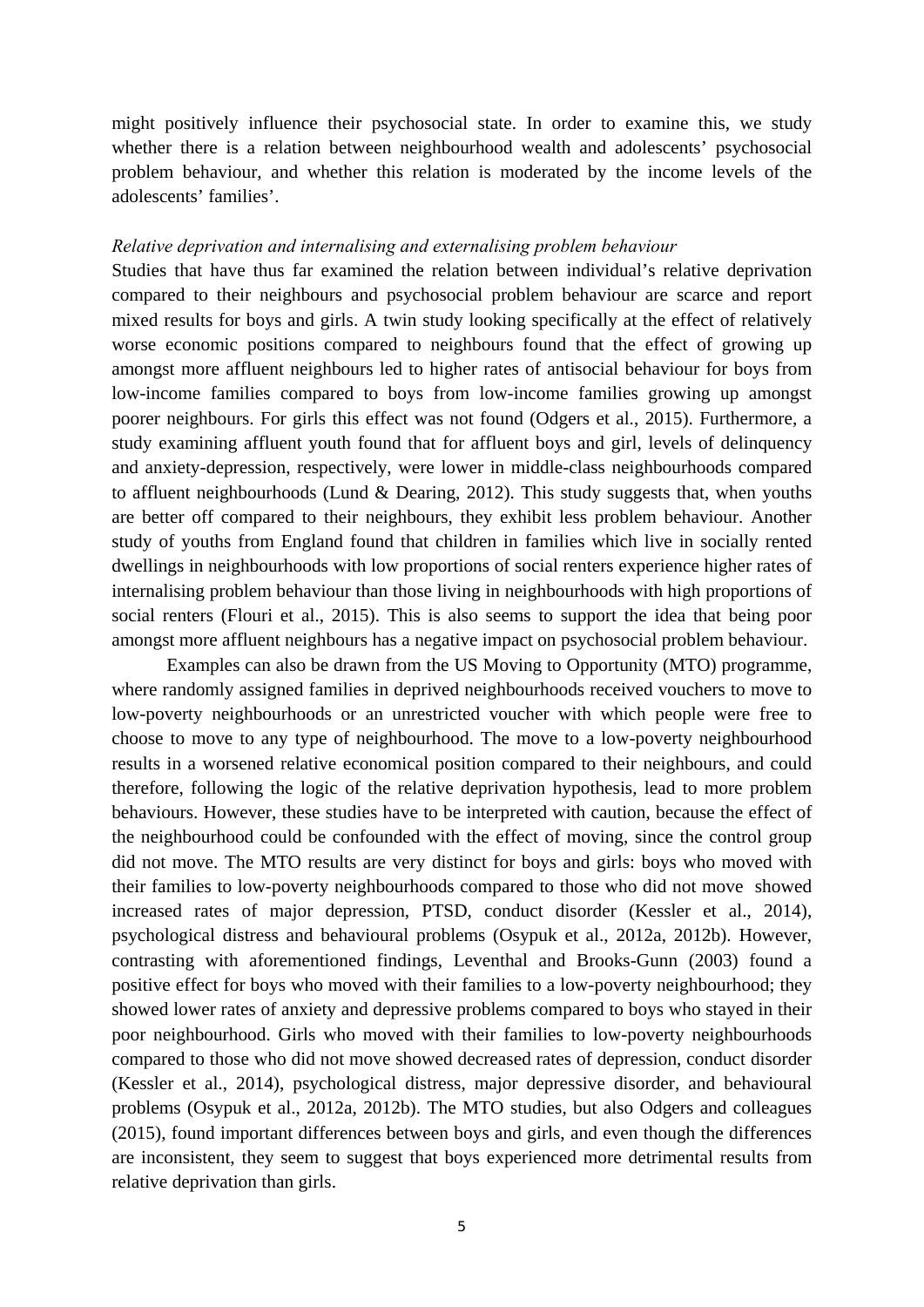#### *Focus of this study*

Above mentioned studies on psychosocial problem behaviour supported the relative deprivation mechanism. However, all but one studies examined samples of children from low-income families, and one study (Lund & Dearing, 2012) examined children from affluent families. We contribute to this literature by using an average sample of youths to study whether the relative deprivation thesis still holds for the general population. And by combining survey data with population register data, we had access to very reliable and direct measures of the income levels of the youths' families and of the affluence of their neighbourhoods. To test the relative deprivation mechanism, we studied both internalising (depression and social phobia) and externalising (aggression and conflict with parents) problem behaviours in adolescents. We first examined the extent to which neighbourhood wealth was related to adolescents' psychosocial problem behaviour, and second whether this relation was different for adolescents from families with different income levels. In line with the relative deprivation thesis we hypothesise that moving to a wealthier neighbourhood will be related to an increase in psychosocial problem behaviours, and that this relation will be stronger for adolescents from lower income families, compared to adolescents from higher income families.

Additionally, we looked into gender differences. It was argued that boys have a higher propensity to be exposed to risk behaviours than girls, from which they learn skills to safely navigate the neighbourhood. However, if they move to low-poverty neighbourhoods, boys might not learn these skills, and therefore more often experience negative influences from moving to more affluent neighbourhoods. Because girls' leisure activity patterns are more restricted to the vicinity of the home, they are in less need of these skills, and are less likely to experience negative influences from moving to low-poverty neighbourhoods (Clampet-Lundquist et al., 2011). In line with this reasoning, we hypothesise that boys are more likely than girls to have a relation between, on the one hand, neighbourhood wealth and relative deprivation and, on the other hand, problem behaviour.

#### **Data and methods**

#### *Participants*

Our sample consisted of 926 Dutch youths who were part of the Conflict and Management of Relationships (Conamore) panel dataset (Meeus et al., 2010). For participation in the present study, written informed consent was obtained from adolescents and their parents, and also from all the participating schools. Treatment of participants was in accordance with the ethical standards of the APA and this study was reviewed and approved by the ethicalmedical committee of University Medical Centre Utrecht, the Netherlands. Conamore consisted of 1,313 respondents recruited from various high schools in the province of Utrecht, the Netherlands. Conamore consisted of two cohorts: early-to-middle adolescents (*n*=923; 70.3%) who were on average 12.4 years of age at the first wave, and middle-to-late adolescents (*n*=390; 29.7%) with an average age of 16.7 years at the first wave. Six waves of data were collected, the first five waves annually between 2001/02 and 2005/06 and the sixth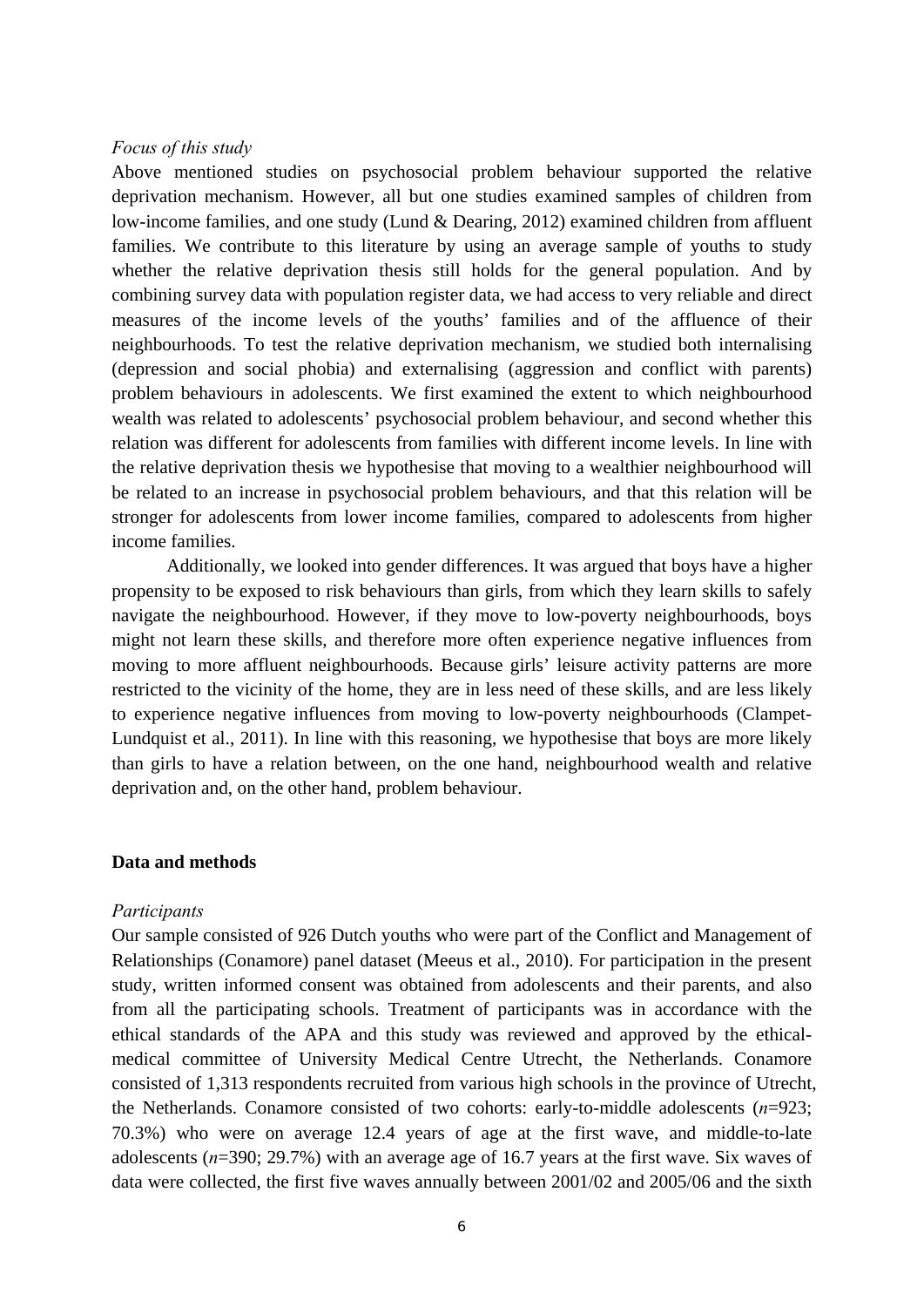wave in 2009/10. The sixth wave included an additional Life History Calendar (LHC; Caspi et al., 1999) with retrospective questions from the age of 12 until the sixth wave. For waves 1, 2, 3, 4, 5, and 6, the number of respondents was 1,313, 1,313, 1,293, 1,292, 1,275, and 1,026, respectively. For the first five waves, sample attrition was very low (7% from wave 1 to 5). Attrition from the fifth to the sixth wave was higher (20%), because of the 5-year time gap between wave five and six, compared to the one-year gaps between waves one through five. In order to obtain parental income data, we combined Conamore with Dutch register data by matching respondents on address and date of birth (see Measurements section below for more information). Of the 1,026 respondents, we lost 40 respondents that we were not able to match to the register data. After listwise deletion of cases with missing values, our sample consisted of 926 respondents, with on average between 4.6 and 4.9 observations per respondent over the five waves, depending on the model. Total observations were 4410.

We compared the respondents in our sample with the respondents before listwise deletion, which showed we had a higher attrition of respondents from foreign born parents than respondents with at least one Dutch born parent (18.8% before listwise deletion vs. 10.4% in our sample;  $\chi^2(1)=35.42$ ; p=.00). Furthermore, comparing our sample to the sample before listwise deletion, there were no significant differences in the share of girls  $(\gamma^2(1)=2.09; p=.15)$ and the share of the young-to-middle adolescents cohort  $(\gamma_2(1)=.34; \, p=.56)$ . Also, there were no differences between the two samples in the share of respondents who score 1 on depression or aggression, and in the mean values of social phobia, conflict with father, and conflict with mother.

#### *Measurements*

We combined three data sources for the analyses: the six waves of the Conamore panel dataset, postcode area characteristics from Statistics Netherlands (2006; 2011), and population register data from the Statistics Netherlands System of Social Statistical Datasets (SSD). The SSD is an extensive system of longitudinal datasets, combining, amongst other, population, tax, and housing registers, covering the full population of the Netherlands since 1999 (Bakker et al., 2014). Most measures described below were measured at five points in time (i.e., the first five waves of Conamore). Only the four time-invariant control variables (cohort, gender, parents foreign born, and parental education) did not vary over the five waves. Descriptive statistics can be found in Table 1.

Depression was measured using the Children's Depression Inventory (CDI) intended to capture depressive symptoms in children and adolescents (Craighead et al., 1998). The scale consisted of 27 items such as: "I am sad all the time", "I hate myself", and "Nobody really loves me". The items had a 3-point response scale, ranging from 'false', 'a bit true' to 'very true'. The Cronbach's alpha of the scale was .90. Depression was non-normally distributed, with a skewness of 2.48 and kurtosis of 10.85, and was therefore converted into a dummy variable, where 0 means not depressed, and 1 means depressed when on a scale from 0-2, respondents scored .2 or higher.

Social phobia was measured with a subscale of the SCARED (Hale et al., 2005). The social phobia scale consists of 4 items: "I don't like to be with people I don't know", "I feel nervous amongst people I don't know very well", "I find it difficult to talk to people I don't know", and "I'm shy amongst people I don't know very well". The items had 3 response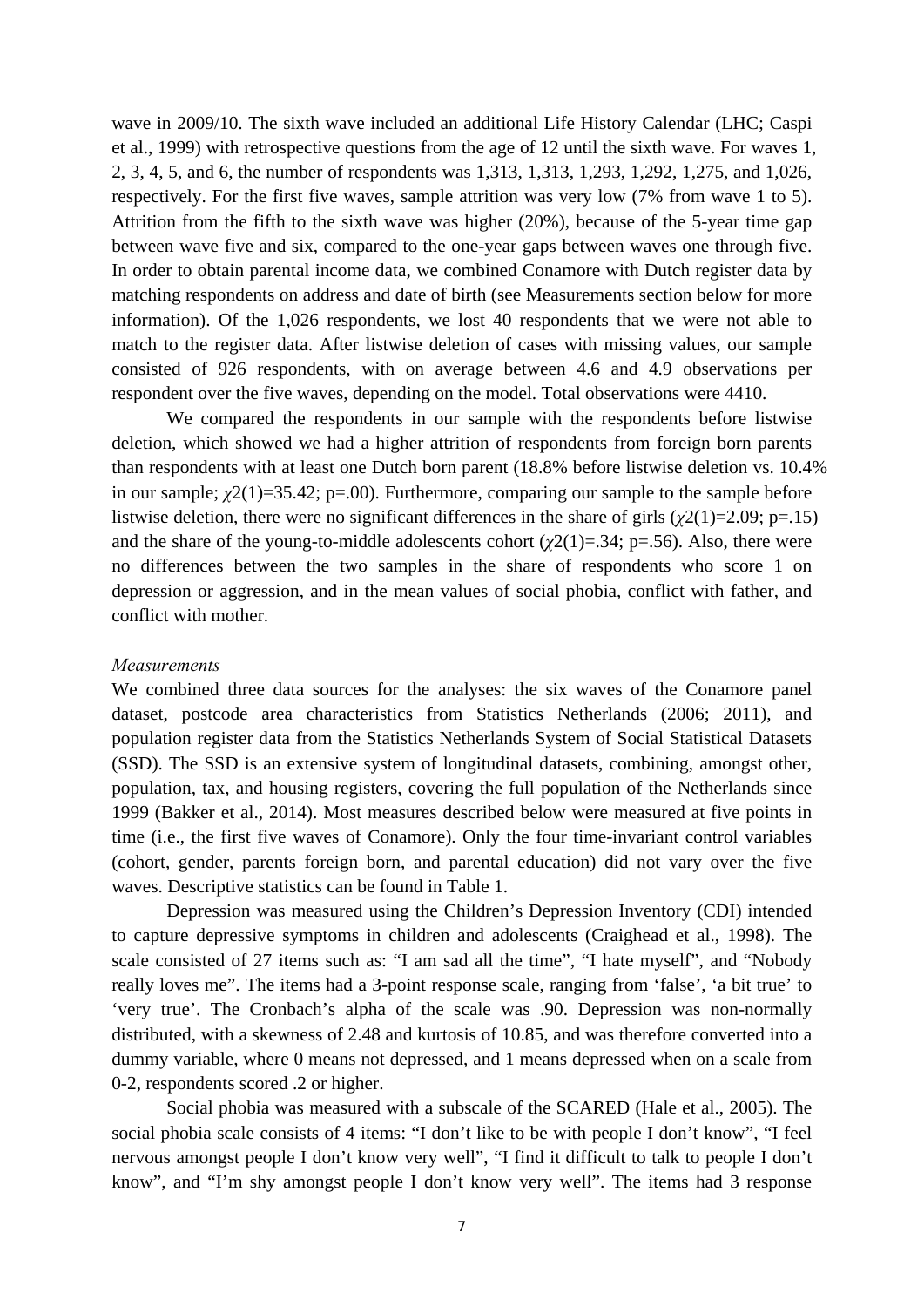categories: 'almost never', 'sometimes', and 'often'. The scale ranged from 0-2. Internal consistency for the scale was good (Cronbach's alpha: .86).

Aggression was measured with a scale consisting of 17 items (Björkqvist et al., 1992). The scale measured two types of aggression: indirect and direct. Example items for the two types are respectively the following answers to the question "If you're mad or angry with someone, what do you do?": "I try to annoy the other so much that he/she will lose his/her patience" and "I hit or kick". The items had 4 response categories: 'never', 'sometimes', 'often', and 'very often'. The scale's Cronbach's alpha was .82. Aggression was nonnormally distributed with a skewness of 1.58 and kurtosis of 6.63, therefore we made aggression into a dummy, where 0 means not aggressive, and 1 means aggressive when on a scale from 0-3, respondents scored .5 or higher.

Conflict with parents consists of two scales: conflict with father and conflict with mother, both consisting 35 items (Laursen, 1993). Respondents were asked how often they have conflict in the last week with their father/mother about, for example: "money or things of value", "dating", and "grades in school". They were given 5 response categories: 'never', 'almost never', 'sometimes', 'frequently', and 'often'. The scales ranged from 0 to 4 and the Cronbach's alphas were .95 for the father and .95 for the mother.

With the Conamore dataset we constructed three time-varying control variables. First, we assessed whether respondents still lived in the parental home (0), or whether they had moved out (1). And second, we assessed how supportive the parental home was using the Network of Relationship Inventory (NRI; Furman & Buhrmester, 1985), which has adequate validity (Edens, 1999). The parental support scale consisted of 12 items and was asked separately about the father and the mother. Example items are: "Do you share secrets or personal feelings with you father/mother?" and "Does your father/mother appreciate the things you do?" The items had five answering categories ranging from 'little or not at all' to 'more is not possible'. Cronbach's alphas were .92 for fathers and .91 for mothers. We combined the scales for fathers and mothers into one scale measuring parental support, which ranged from 0 to 4.

Additionally we constructed four time-invariant control variables: cohort, gender, parents foreign born, and parental education. Cohort was measured as a dummy indicating whether a respondent belonged to the group young-to-middle adolescents (0; average age of 12.4 at the first wave), or middle-to-late adolescents (1; average age of 16.7 at the first wave). Gender was coded male (0) and female (1). The parents foreign born dummy measured whether both parents were born outside of the Netherlands (1), or not (0). And parental education was measured using six dummy variables: lower vocational education or lower (1); preparatory middle-level vocational education (2); middle-level vocational education (3); higher general continued education or preparatory scientific education (4); higher vocational education (5); and scientific education (6).

The Life History Calendar in the Conamore dataset was geocoded, and included all addresses, including six-digit postcodes (areas containing, on average, 17 households) where respondents had lived between the age of 12 and the time of the sixth wave data collection. Using postcodes we were able to link the Conamore data with six-digit postcode-level data provided by Statistics Netherlands (2006; 2011). From the Statistics Netherlands (2006) data we used the average property value as measured in 2004 as a proxy to measure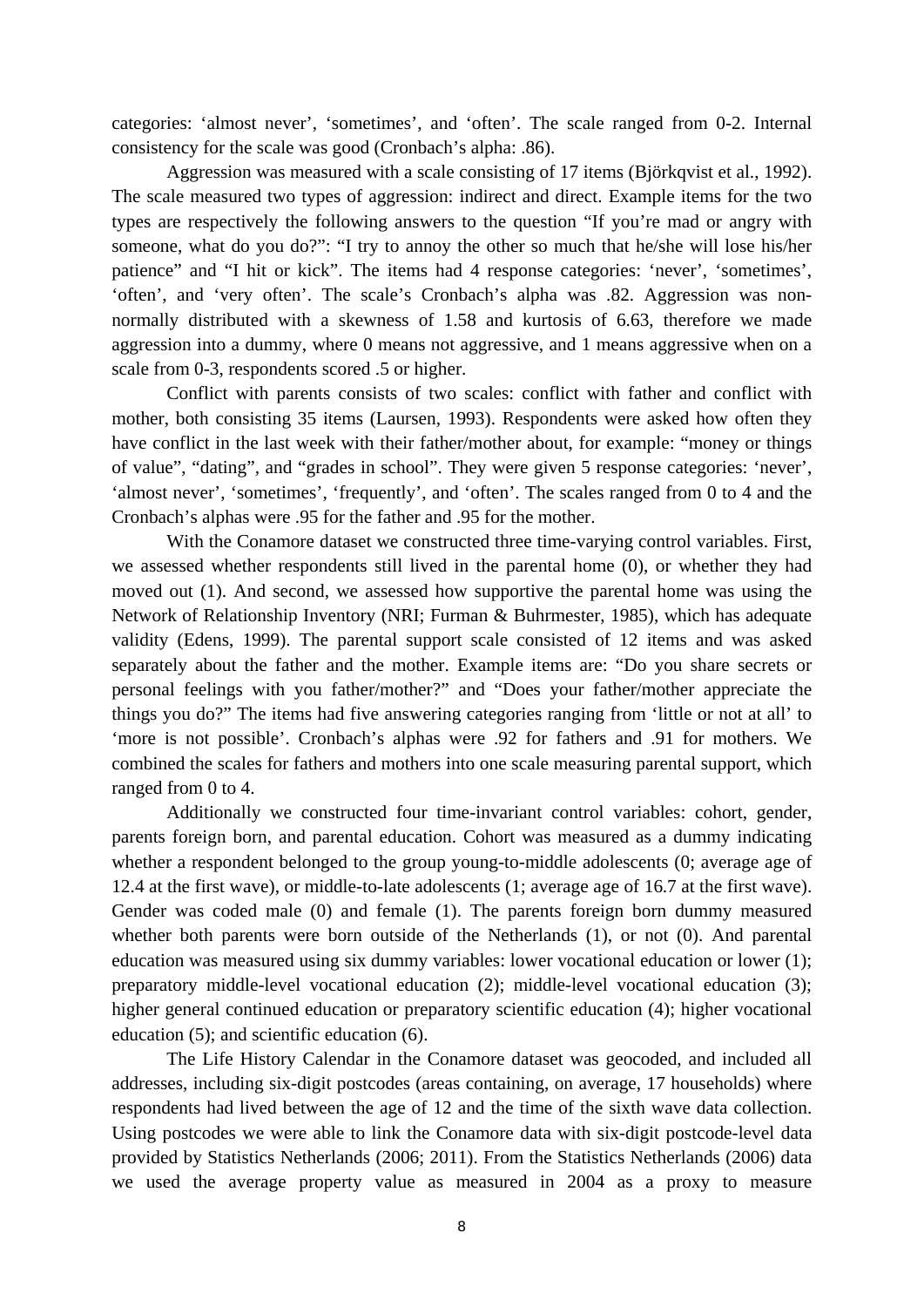neighbourhood wealth, which was assessed to be a good indicator (Visser et al., 2008). The six-digit postcode areas consist of, on average, 17 households, and capture the average wealth in the proximate surrounding of the adolescents' homes. Using the Statistics Netherlands (2011) data we also constructed a control variable which measures the neighbourhoods' proportion of non-Western immigrants with 2010 information. Both variables were standardised.

Statistics Netherlands used a combination of address information and dates of birth to link Conamore data to register data provided by Statistics Netherlands: the System of Social Statistical Datasets (SSD; Bakker et al., 2014). After data linkage we could only access the data in a secure environment controlled by Statistics Netherlands. Through linkage we derived the income of the adolescents' core family from the SSD by taking the income of the two highest earners in the household, when adolescents were registered as 'children living at home'. When adolescents were not registered as living at home, we took their personal income. The income variable was standardised.

--- Table 1 about here ---

#### *Analytical method*

We employed hybrid random-effects models, also called between-within (BW) models, over the first five waves of the Conamore. The BW model is a hybrid model that combines the advantages of both fixed- and random-effects models (Bell & Jones, 2015; for examples, see Hedman et al., 2015; Nieuwenhuis et al., 2016). As fixed-effects models, the BW model regressed the within-person change in the dependent variables (internalising and externalising problem behaviours) on the within-person change in the independent variables. For the neighbourhood wealth variable this meant that we estimated how moving to a neighbourhood with a different level of wealth was related to changes in problem behaviour. For depression and aggression we ran logistic BW models, and for social phobia and conflict with parents we ran linear BW models. For the linear BW models we reported robust standard errors. Observed and unobserved time-invariant characteristics are automatically controlled for, as the sum of their change will always be zero. The coefficients and standard errors of timevarying variables in BW models are therefore identical to those in fixed-effects models. Additionally, as random-effects models, a BW model allowed the inclusion of time-invariant variables, providing additional information on differences between individuals that would not be available in fixed-effects models. For the BW method, the time-varying dependent variables were transformed into deviations from their person-specific means in order to create estimators equal to those in fixed-effects models. And in addition to the time-invariant variables, we included the person-specific means for the time-varying variables, which are time-invariant. For the neighbourhood wealth variable this meant that we estimated how differences between people in the wealth levels of the neighbourhood in which they grew up was related to levels of problem behaviour. To test for the moderating effects of parental income and gender, we made separate models including interactions between withinindividual neighbourhood wealth and within-individual parental income or gender.

 To investigate whether the BW models were preferred over random-effects models, we used the Wald test to test the equality of the pairs of coefficients (Allison, 2009). The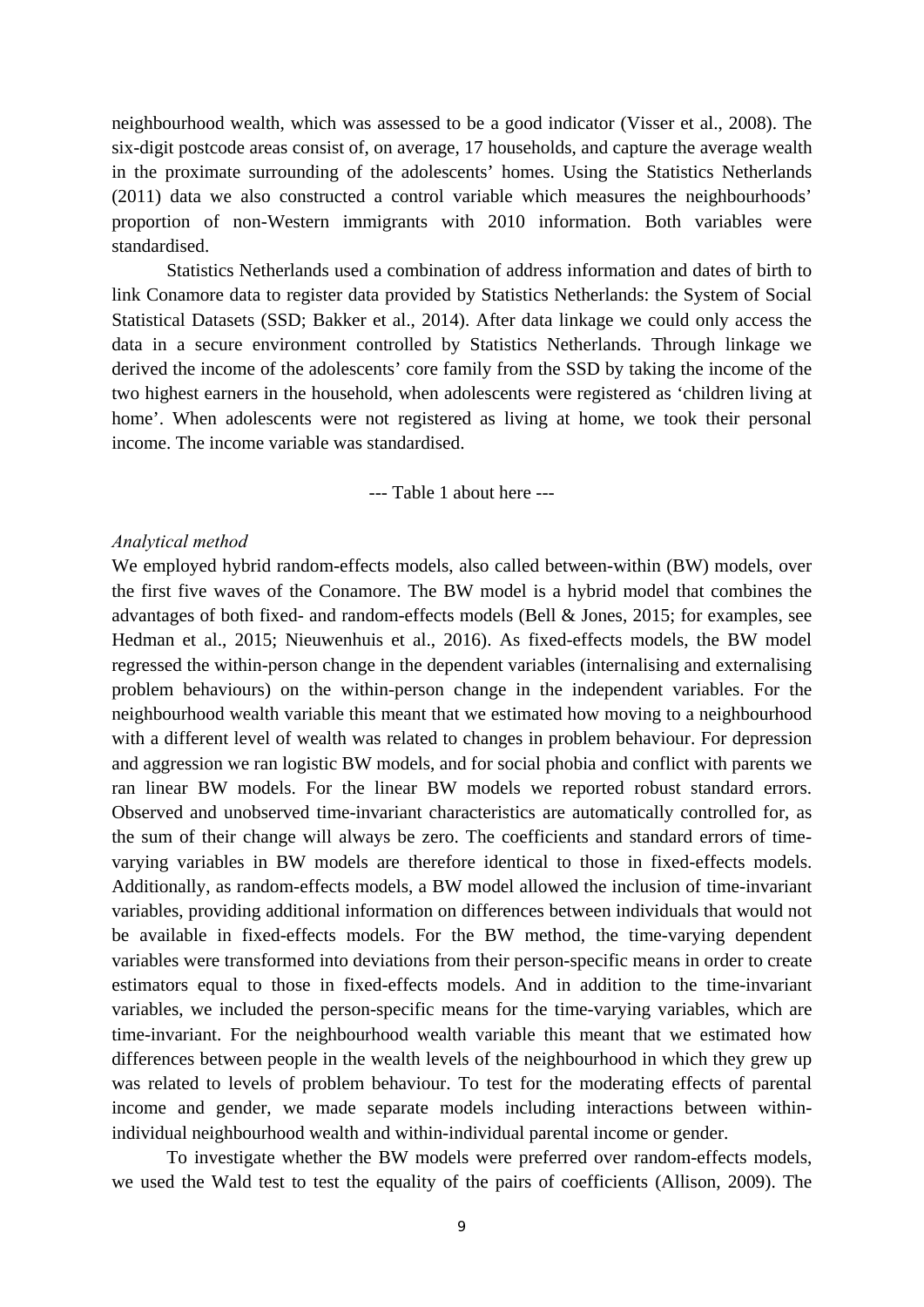results indicated that the BW model was clearly preferred over the random-effects model for depression ( $\chi$ 2(5)=33.18, p=.0000), social phobia ( $\chi$ 2(5)=46.75, p=.0000), aggression (*χ*2(5)=25.12, p=.0001), and conflict with mother (*χ*2(5)=11.79, p=.0377). The model for conflict with father did not show that the BW model was preferred (*χ*2(5)=8.40, p=.1354), but for the sake of consistency, we use the BW model for conflict with father as well.

 By design, the BW model removed potential selection bias from observed and unobserved time-invariant characteristics that influence both neighbourhood selection and internalising and externalising problem behaviour (Galster, 2008). Because time-varying characteristics were not automatically controlled for, we linked in parental income from the register data of Statistics Netherlands. We expected this to be the most important confounder, because changes in parental income may lead to a residential move, but also to changed relations within the family (Davis-Kean, 2005; Hanson et al., 1997; Nieuwenhuis et al., 2013b), possibly influencing adolescents' psychosocial adjustment. By controlling for parental income, in addition to parental support, we attempted to control for a good portion of the potential selection bias emerging through family environments.

#### **Results**

The results of the BW models were presented in Table 2. All models were significant with a significance level lower than 0.0001. The within-individual results showed that, after controlling for several individual, parental and neighbourhood characteristics, moving to a more affluent neighbourhood was related to an increase in adolescents' levels of depression, social phobia, aggression, and conflict with father and mother. This can possibly be explained by the relative deprivation mechanism: when adolescents move from a neighbourhood where they were relatively rich to a neighbourhood where they were relatively poor, this might explain the associated increase in psychosocial problem behaviours.

--- Table 2 about here ---

 In order to test the relative deprivation hypothesis more directly, we interacted parental income with neighbourhood wealth. We expected that an increase in neighbourhood wealth would be stronger related to an increase in psychosocial problem behaviours for adolescents from families with lower income compared to families with higher income. Our results show that there was no difference between adolescents from families with lower and higher income levels. None of the interaction terms was significant (depression: b=.02, s.e.=.29, p=.94; social phobia: b=-.01, s.e.=.02, p=.57; aggression: b=.21, s.e.=.17, p=.22; conflict with father:  $b=-.01$ , s.e.=.01, p=.68; conflict with mother:  $b=-.00$ , s.e.=.01, p=.88). Thus, we could not confirm the relative deprivation mechanism by interacting neighbourhood wealth with parental income.

Additionally, we studied differences between boys and girls. Main effects of sex on psychosocial problem behaviour showed that girls were more prone for depression and social phobia, and less prone for aggression and conflict with their father than boys were (see Table 2 and Figure 1). There was no difference between boys and girls in the model for conflict with mother. We tested for differences between boys and girls in how susceptible they were to changes in neighbourhood wealth by including interaction effects between within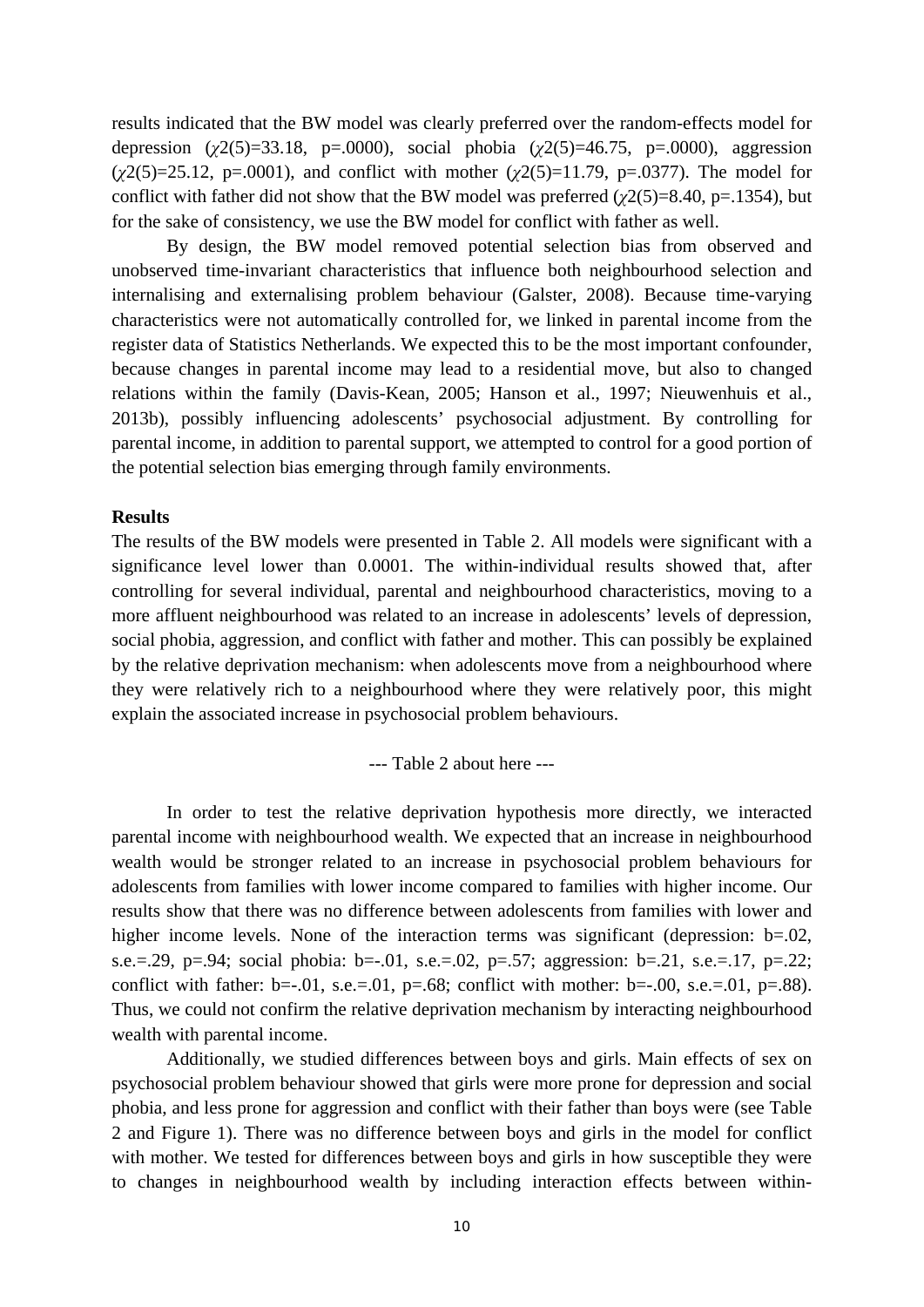individual changes in neighbourhoods wealth and gender. None of the interaction terms was significant (depression:  $b=-.27$ , s.e.  $= .42$ ,  $p=.53$ ; social phobia:  $b=-.02$ , s.e.  $= .03$ ,  $p=.60$ ; aggression:  $b=.50$ , s.e.=.42, p=.23; conflict with father:  $b=.05$ , s.e.=.04, p=.18; conflict with mother:  $b=0.04$ , s.e.= 0.05,  $p=.36$ ). Thus, we could not replicate the gender differences of the effect of relative deprivation on psychosocial problem behaviour found by previous studies.

--- Figure 1 about here ---

Further examining the results, the between-individual models showed that only in the social phobia model, there was a significant coefficient for neighbourhood wealth, indicating that adolescents living in wealthier neighbourhoods have lower levels of social phobia than adolescents living in poorer neighbourhoods.

Examining the within-individual control variables, several variables seemed to be related to psychosocial problem behaviour. First, on the family level, we found that increases in parental income were related to increases in aggression. Furthermore, increases in parental support were associated with decreases in depression and conflict with parents. It was not related to social phobia and aggression. Moving out of the home was only related to a decrease in conflict with both parents, which seems logical with the accompanying decrease in proximity.

Third, on the neighbourhood level, an increase in the proportion of non-Western immigrants was only associated with an increase in depression and aggression, not with social phobia and conflict with parents.

Finally, examining the time-invariant control variables, the young-to-middle adolescent cohort was more likely to have conflict with their parents and have aggressive behaviour than the middle-to-late adolescent cohort. Adolescents from foreign born parents only scored higher on aggressive behaviour, for the rest, they did not differ from native Dutch adolescents in their problem behaviour. And parental education did not have a clear effect.

#### **Conclusion and discussion**

We found indications for the relative deprivation hypothesis: controlled for changes in the income and dynamics of adolescents' family, moving to a wealthier neighbourhood was related to increased levels of depression, social phobia, aggression, and conflict with parents. However, we could not support the relative deprivation hypothesis with our more direct measure of interacting parental income changes with neighbourhood wealth changes

Our results lead to serious doubt on the effectiveness of urban renewal policies or housing voucher policies aimed at mixing lower class households with middle class households where the latter are supposed to serve as positive role models. The idea that the behaviour of affluent neighbours will simply rub off on their less advantaged neighbours, who consequently will experience all kinds of positive outcomes, seems far from reality. Many studies have linked neighbourhood affluence to advantageous outcomes for individuals, however, this is not universally true for all outcomes, and might be highly dependent on individuals relative status in the neighbourhood. Social mixing literature that links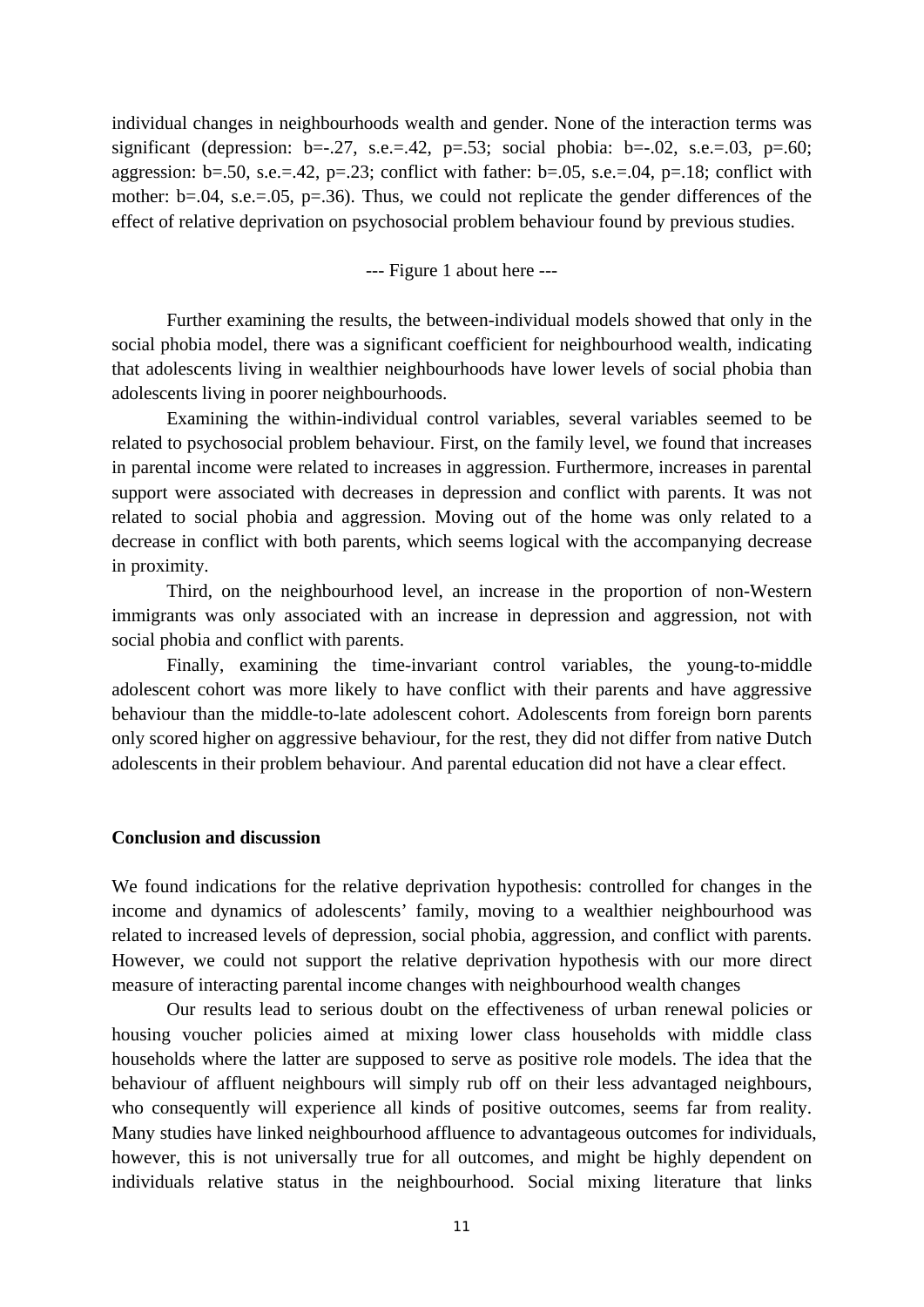neighbourhood inequality to positive individual outcomes might be picking up the positive effects for the relatively wealthy in the neighbourhood, who have more positive outcomes from social comparisons with their relatively poorer neighbours. The people at risk, that is, those at the bottom of the social hierarchy, might mainly experience negative outcomes of social mix.

 We could not replicate the earlier found differences between boys and girls (Odgers et al., 2015; Osypuk et al., 2012a, 2012b). The reason we found no differences between boys and girls in our analyses might be because our sample is from the Netherlands. The studies that did find clear gender differences mainly use US samples of youths that were at high financial risk. It might be that boys and girls indeed react differently when they are in very demanding and stressful environments, or move from such environments to more affluent environments. However, in our data, we did not specifically target an at-risk population, but rather a normal population, that includes youths from all socio-economic backgrounds. In general our respondents did not grow up under extreme circumstances like those in the US samples. We speculate that gender differences in the reaction to changes in neighbourhood wealth become most pronounced under extreme circumstances. Perhaps there is even a threshold effect, and that the levels of poverty needed for a gender difference to become apparent, are only reached when specifically targeting at-risk youths.

 We focussed on objective relative deprivation with our interaction between changes in neighbourhood wealth and changes in parental income. However, the reason we do not find significant interaction might be because this measure can possibly be considered a proxy for what is actually causing psychosocial problem behaviour, that is, subjective relative deprivation. It is likely that feelings of relative deprivation have a stronger relation with psychosocial problem behaviour than objectively measured relative deprivation. Individuals might objectively be relatively deprived, but when they do not experience it like that, it is unlikely to have an effect on their behaviour. This might explain why we do find an effect from moving to a wealthier neighbourhood (after controlling for changes in parental income), because relative to their old neighbourhood, adolescents might feel an increase in relative deprivation when moving to a wealthier neighbourhood. Subsequent studies might benefit from looking at people's perceptions about their relative status in order to grasp more directly what relative deprivation does to an individual's psychosocial problem behaviour.

 We employed between-within (BW) models to overcome selection bias. BW models control for all time-invariant unobserved characteristics that could potentially influence both neighbourhood choice and psychosocial problem behaviour. BW models do not control for time-varying characteristics, so there is still a possibility of selection bias through timevarying characteristics. However, it is likely that most selection effects depend on family characteristics, because adolescents usually do not choose where to live, but rather their parents; and adolescents' psychosocial problem behaviour is likely related to family characteristics and parental child rearing strategies. Hypothetically, it might be that parenting strategies that influence psychosocial problem behaviour are related to parental considerations when choosing a neighbourhood for their child to grow up in. In that case, if we would not sufficiently control for parental characteristics, then our neighbourhood effects could merely be reflecting a family effect. In an attempt to control for a good portion of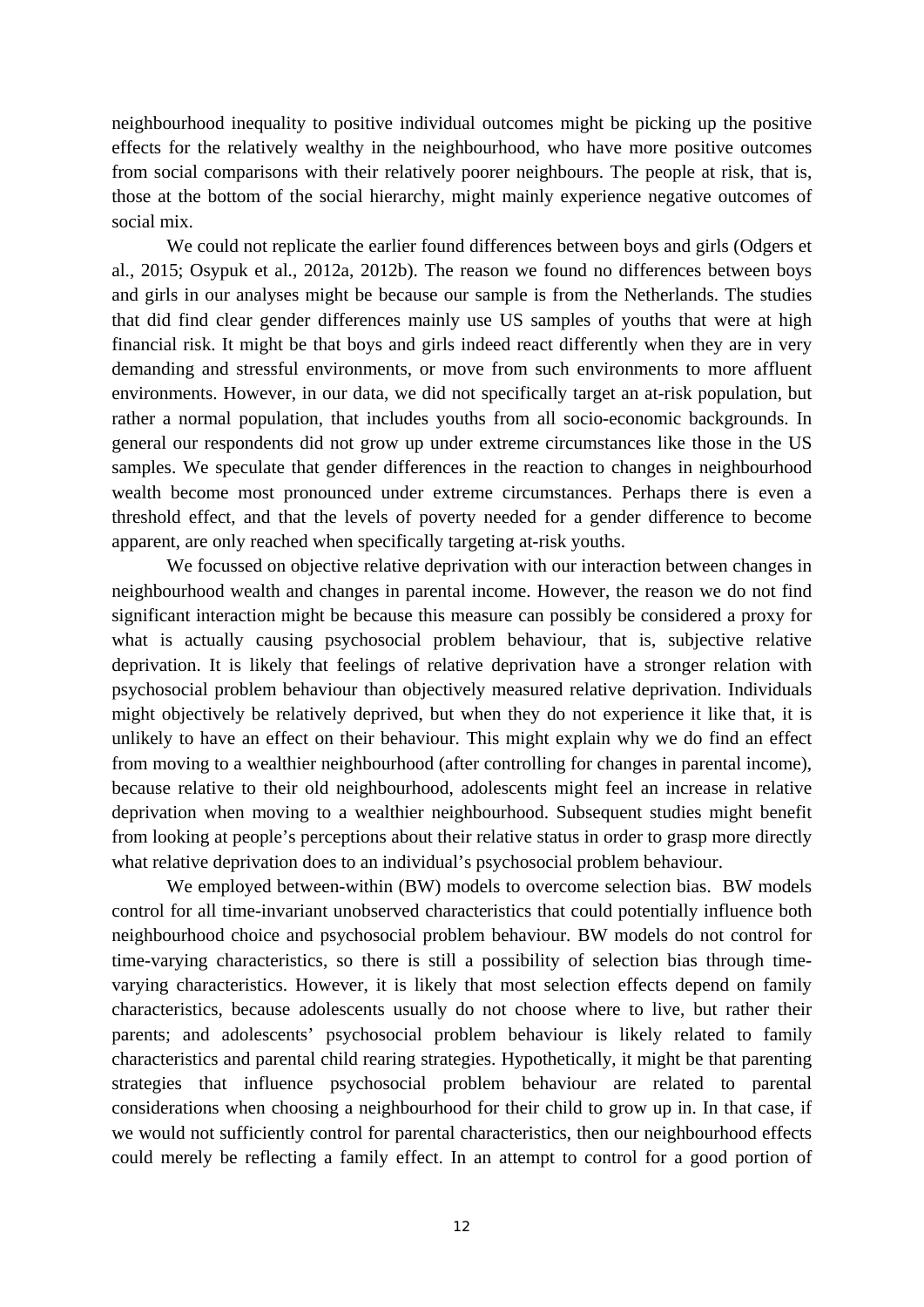selection bias stemming from time-varying family characteristics, we controlled for parental income, parental support, and living arrangement.

 The conclusion that moving to a wealthier neighbourhood is related to increased psychosocial problem behaviour has various implications for both research and policy. First, for researchers interested in neighbourhood effects and neighbourhood mix it is crucial not to overgeneralise the influence of the neighbourhood, but to relate individuals to their neighbourhood (see also Nieuwenhuis, 2016; van Ham & Manley, 2012). This way, research can tease out the differential effects of neighbourhood characteristics for different people. And second, the widespread belief amongst policy makers that social mixing of neighbourhoods is a panacea for all kinds of social problems should be reconsidered. For the poor, living amongst wealthy neighbours is unlikely to result in more socially mixed networks and more individual opportunities that are assumed to come along with more mixed networks (Musterd & Andersson, 2005). And from our analyses, it even seems that moving to wealthier neighbourhoods is related to increased psychosocial distress for adolescents from relatively poor families. So, when targeting social problems, such as, in this case, psychosocial problem behaviour amongst adolescents, an environmental policy such as social mixing is unlikely to sort much effect. It is more likely that a solution can be found in targeting individuals by reducing inequalities and providing everyone with the same opportunities.

#### **Acknowledgements**

We are grateful to Dario Diodato for discussions about the underlying ideas behind this paper. to Merle Zwiers for methodological discussions, and to Reinout Kleinhans for comments on an earlier draft of this paper. The research leading to these results has received funding from the European Research Council under the European Union's Seventh Framework Programme (FP/2007-2013) / ERC Grant Agreement n. 615159 (ERC Consolidator Grant DEPRIVEDHOODS, Socio-spatial inequality, deprived neighbourhoods, and neighbourhood effects), from the Marie Curie programme under the European Union's Seventh Framework Programme (FP/2007-2013) / Career Integration Grant n. PCIG10-GA-2011-303728 (CIG Grant NBHCHOICE, Neighbourhood choice, neighbourhood sorting, and neighbourhood effects), and seed money from Utrecht University's strategic theme Dynamics of Youth.

#### **References**

- Ainsworth, J.W. (2002). Why does it take a village? The mediation of neighborhood effects on educational achievement. *Social Forces, 81*, 117-152.
- Akers, R.L., Krohn, M.D., Lanza-Kaduce, L., & Radosevich, M. (1979). Social learning and deviant behavior: a specific test of a general theory. *American Sociological Review, 44*, 636-655.
- Allison, P.D. (2009). *Fixed effects regression models*. Thousand Oaks, CA: Sage.
- Atkinson, R. & Kintrea, K. (2000). Owner-occupation, social mix and neighbourhood impacts. *Policy and Politics, 28*, 93-108.
- Bacqué, M.-H., Charmes, E., & Vermeersch S. (2014). The middle class 'at home among the poor' - How social mix is lived in Parisian suburbs: Between local attachment and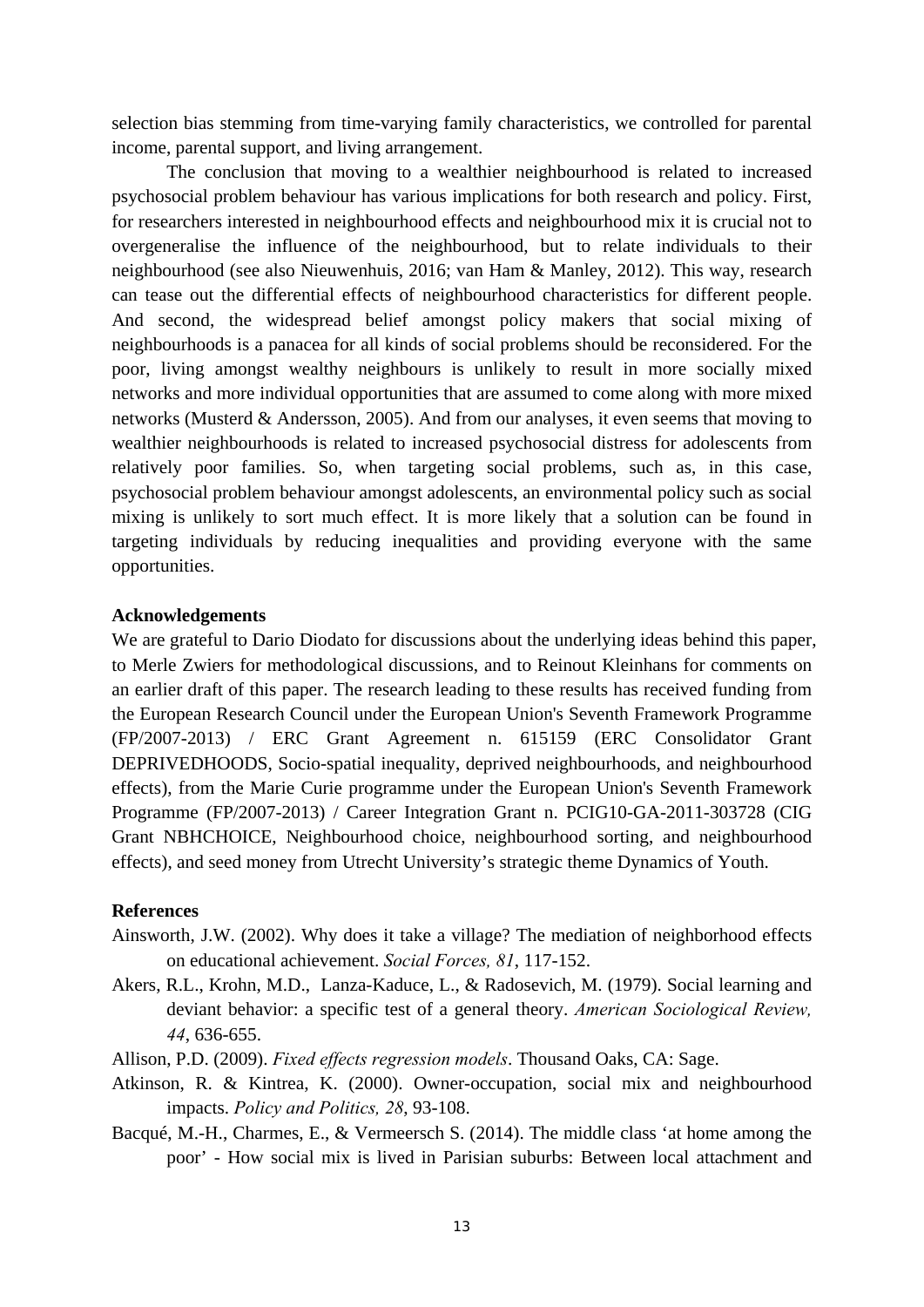metropolitan practices. *International Journal of Urban and Regional Research, 38*, 1211-1233.

- Bakker, B.F.M., van Rooijen, J., & van Toor, L. (2014). The System of social statistical datasets of Statistics Netherlands: An integral approach to the production of registerbased social statistics. *Statistics Journal of the IAOS, 30*, 411-424.
- Bell, A., & Jones, K. (2015). Explaining fixed effects: random effects modeling of timeseries cross-sectional and panel data. *Political Science Research and Methods, 3*, 133- 153.
- Björkqvist, K., Lagerspetz, K.M.J., & Osterman, K. (1992). *The Direct and Indirect Aggression scales*. Vasa, Finland: Abo Akademi University, Department of Social Sciences.
- Blokland, T. & van Eijk, G. (2010). Do people who like diversity practice diversity in neighbourhood life? *Journal of Ethnic and Migration Studies, 36*, 313-332.
- Bourdieu, P. (1984). *Distinction*. Cambridge: Harvard University Press.
- Caspi, A., Moffitt, T.E., Thornton, A., Freedman, D., Amell, J.W., Harrington, H., et al. (1996). The life history calendar: A research and clinical assessment method for collecting retrospective event-history data. *International Journal of Methods in Psychiatric Research, 6*, 101–114.
- Clampet-Lundquist, S.K. Edin, J.R. Kling, & G.J. Duncan (2011). Moving teenagers out of high-risk neighborhoods: How girls fare better than boys. *American Journal of Sociology, 116*, 1154-1189.
- Craighead, W.E., Smucker, M.R., Craighead, L.W., & Ilardi, S.S. (1998). Factor analysis of the Children's Depression Inventory in a community sample. *Psychological Assessment, 10*, 156-165.
- Davis-Kean, P.E. (2005). The influence of parent education and family income on child achievement: The indirect role of parental expectations and the home environment. *Journal of Family Psychology, 19*, 294-304.
- Dietz, R.D. (2002). The estimation of neighborhood effects in the social sciences: An interdisciplinary approach. *Social Science Research, 31*, 539-575.
- Duncan, C., & Jones, K. (1995). Individuals and their ecologies: Analyzing the geography of chronic illness within a multi-level modeling framework. *Journal of Health and Place, 1*, 27–40.
- Edens, J.F., Cavell, T.A., & Hughes J.N. (1999). The self-systems of aggressive children: a cluster-analytic investigation. *Journal of Child Psychology and Psychiatry, 40*, 441- 453.
- Ellen, I.G. & Turner, M.A. (1997). Does neighbourhood matter? Assessing recent evidence. *Housing Policy Debate, 8*, 833–866.
- Flouri, E., Midouhas, E., & Tzatzaki, K. (2015). Neighbourhood and own social housing and early problem behaviour trajectories. *Social Psychiatry and Psychiatric Epidemiology, 50*, 203-213.
- Furman, W., & Buhrmester, D. (1985). Children's perceptions of the personal relationship in their social networks. *Developmental Psychology, 21*, 1016-1024.
- Galster, G. (2002). An economic efficiency analysis of deconcentrating poverty populations. *Journal of Housing Economics*, *11*, 303-329.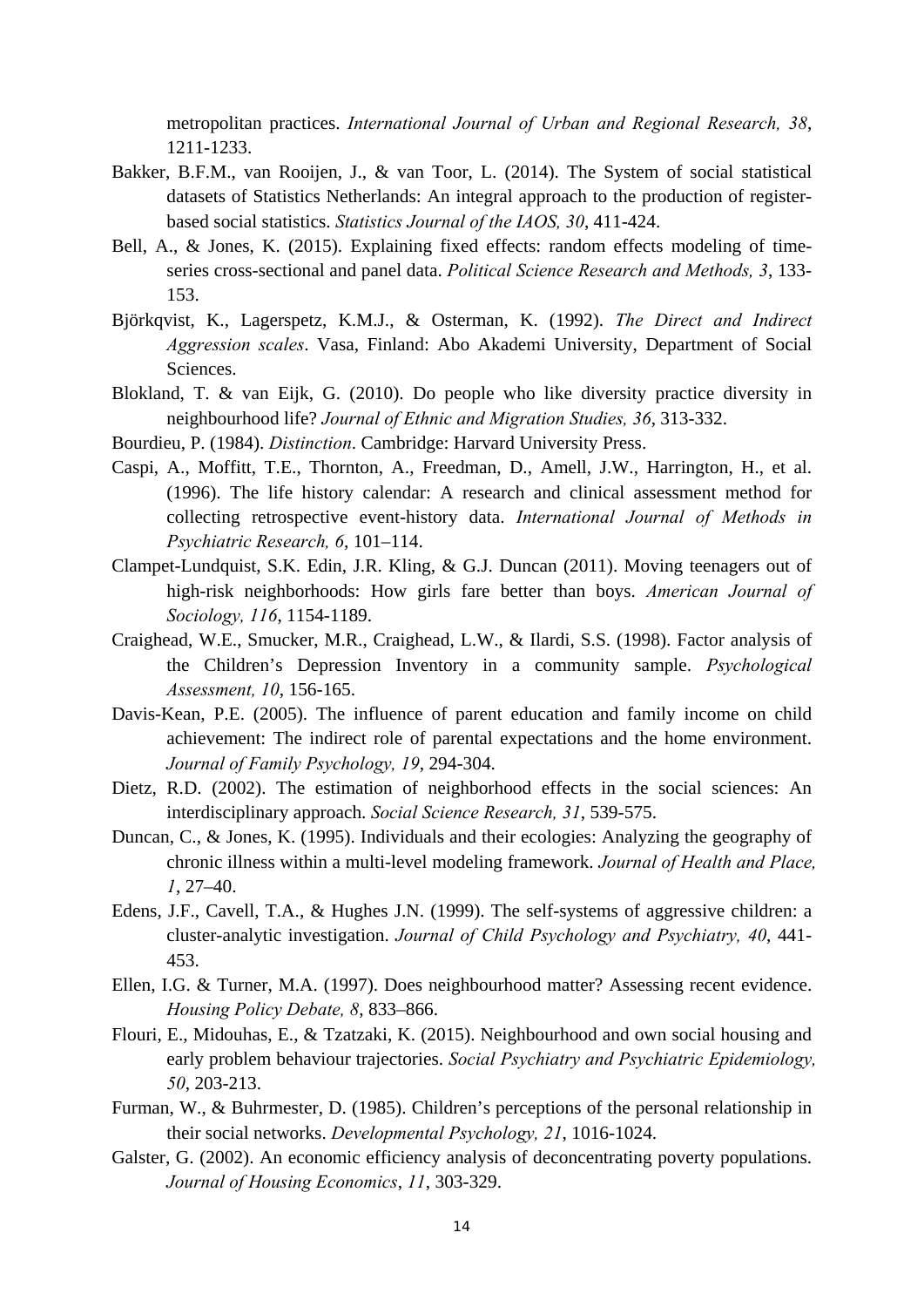- Galster, G.C. (2008). Quantifying the effect of neighbourhood on individuals: Challenges, alternative approaches, and promising directions. *Schmollers Jahrbuch, 128*, 1-42.
- Galster, G.C. (2011). The mechanism(s) of neighbourhood effects: Theory, evidence, and policy implications. In: M. van Ham, D. Manley, N. Bailey, L. Simpson, & D. Maclennan (Eds.), *Neighbourhood effects research: New perspectives*. Dordrecht: Springer, 23-56.
- Galster, G.C. & Friedrichs, J. (2015). The Dialectic of Neighborhood Social Mix: Editors' Introduction to the Special Issue. *Housing Studies, 30*, 175-191.
- Ginther, D., Haveman, R., & Wolfe, B. (2000). Neighbourhood attributes as determinants of children's outcomes. *Journal of Human Resources, 35*, 603–642.
- Hale III, W.W., Raaijmakers, Q.A.W., Muris, P., & Meeus, W.H.J. (2005). Psychometric properties of the Screen of Child Anxiety Related Emotional Disorders (SCARED) in the general adolescent population. *Journal of the American Academy of Child and Adolescent Psychiatry, 44*, 283-290.
- Hanson, T, McLanahan, S., & Thomson, E. (1997). Economic resources, parental practices and children's well-being. In: G.J. Duncan & J. Brooks-Gunn (Eds.), *Consequences of growing up poor*. New York: Russell Sage Foundation, 190-238.
- Hedman, L., Manley, D., van Ham, M. & Östh, J. (2015) Cumulative exposure to disadvantage and the intergenerational transmission of neighbourhood effects. *Journal of Economic Geography, 15*, 195-215.
- Honneth, A. (2007). Recognition as ideology. In: B. van den Brink & D. Owen (Eds), *Recognition and power*. Cambridge: Cambridge University Press, 323-347.
- Karsten, L. & Felder, N. (2015). Parents and children consuming the city: geographies of family outings across class. *Annals of Leisure Research, 18*, 205-218.
- Kessler, R.C., Duncan, G.J., Gennetian, L.A., Katz, L.F., Kling, J.R., Sampson, N.A., Sanbonmatsu, L., Zaslavsky, A.M., & Ludwig, J. (2014). Associations of housing mobility interventions for children in high-poverty neighborhoods with subsequent mental disorders during adolescence. *The Journal of the American Medical Association, 311*, 937-948.
- Kleinhans, R. (2004). Social implications of housing diversification in urban renewal: a review of recent literature. *Journal of Housing and the Built Environment, 19*, 367-90.
- Laursen, B. (1993). The perceived impact of conflict on adolescent relationships. *Merrill-Palmer Quarterly, 39*, 535-550.
- Leventhal, T. & Brooks-Gunn, J. (2000). The neighborhoods they live in: The effects of neighborhood residence on child and adolescent outcomes. *Psychological Bulletin, 126*, 309-337.
- Leventhal, T. & Brooks-Gunn, J. (2003). Moving to Opportunity: an experimental study of neighborhood effects on mental health. *American Journal of Public Health, 93*, 1576- 1582.
- Leventhal, T., Dupere, V., & Brooks-Gunn, J. (2009). Neighborhood influences on adolescent development. In: R.M. Lerner & L. Steinberg (Eds.), *Handbook of Adolescent Psychology*. Hoboken, NJ: Wiley, 411-443.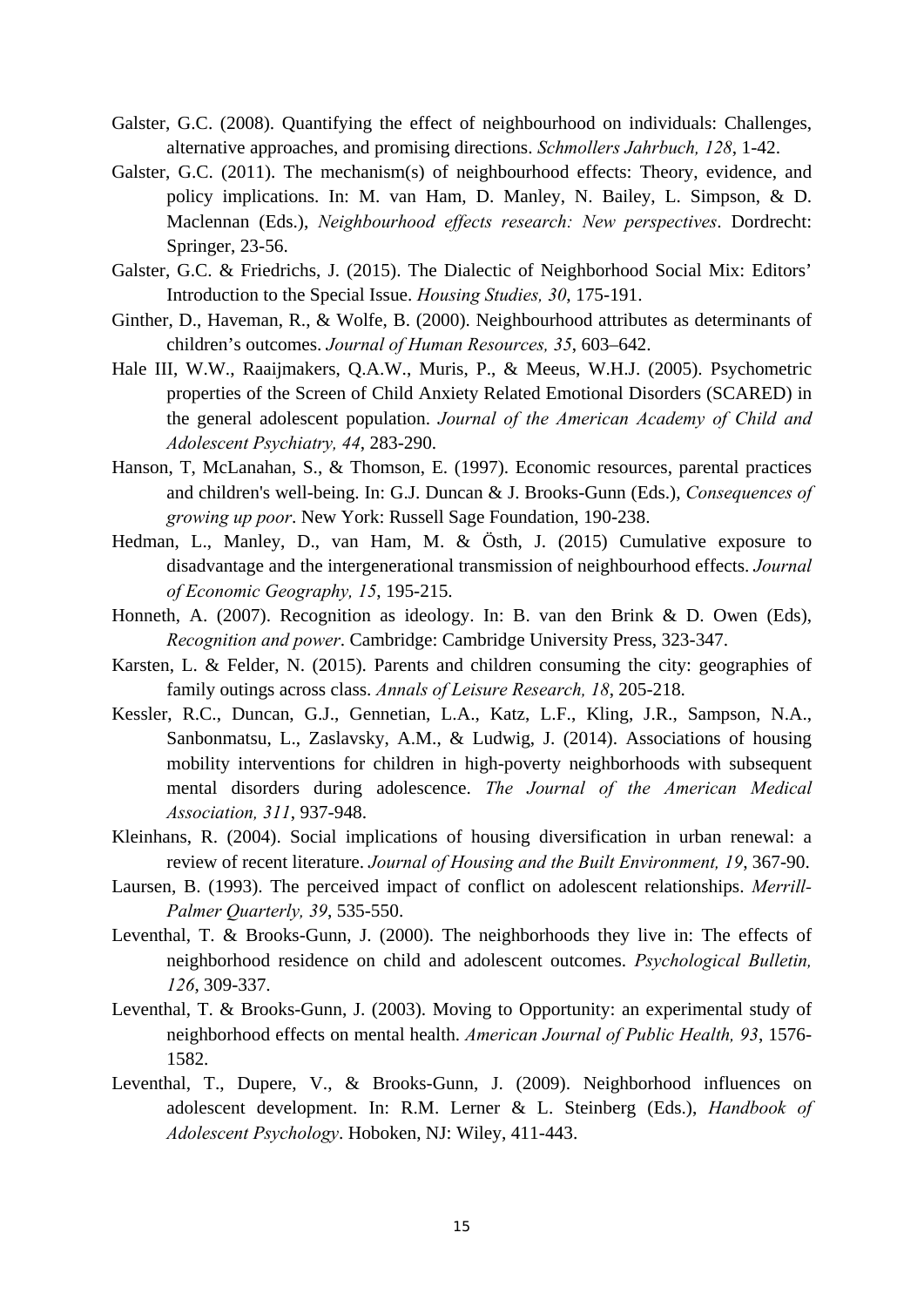- Lund, T.J. & Dearing, E. (2012). Is growing up affluent risky for adolescents or is the problem growing up in an affluent neighborhood? *Journal of Research on Adolescence, 23*, 274–282
- Marx, K. (1847). *Wage labour and capital*. Marx/Engels Internet Archive, retrieved from https://www.marxists.org/archive/marx/works/1847/wage-labour/
- McCulloch, A. (2001). Ward-level deprivation and individual social and economic outcomes in the British household panel survey. *Environment and Planning A, 33*, 667–684.
- Meeus, W.H.J., Akse, J., Branje, S.J.T., ter Bogt, T.F.M., Crommelin, P.M., Delsing, M.J.M.H., et al. (2010). *Codebook of the research project CONflict And Management Of Relationships (CONAMORE)*. Unpublished manuscript, Utrecht University, the Netherlands.
- Musterd, S. & Andersson, R. (2005). Housing mix, social mix and social opportunities. *Urban Affairs Review, 40*, 761-790.
- Nieuwenhuis, J. (2016). Publication bias in the neighbourhood effects literature. *Geoforum, 70*, 89-92.
- Nieuwenhuis, J. & Hooimeijer, P. (2016). The association between neighbourhoods and educational achievement, a systematic review and meta-analysis. *Journal of Housing and the Built Environment, 31*, 321-347.
- Nieuwenhuis, J., Völker, B., & Flap, H. (2013a). "A bad neighbour is as great a plague as a good one is a great blessing": on negative relationships between neighbours. *Urban Studies, 50*, 2904-2921.
- Nieuwenhuis, J., Hooimeijer, P., van Dorsselaer, S., & Vollebergh, W. (2013b). Neighbourhood effects on school achievement: the mediating effect of parenting and problematic behaviour? *Environment and Planning A, 45*, 2135-2153.
- Nieuwenhuis, J., Hooimeijer, P., van Ham, M. & Meeus, W. (2016). Neighbourhood effects on migrant and native youth's educational commitments, an enquiry into personality differences. *Urban Studies*. Online First.
- Oberwittler, D. (2007). The effects of neighbourhood poverty on adolescent problem behaviours: A multi-level analysis differentiated by gender and ethnicity. *Housing Studies, 22*, 781–804.
- Odgers, C.L., Donley, S., Caspi, A., Bates, C.J., & Moffitt, T.E. (2015). Living alongside more affluent neighbors predicts greater involvement in antisocial behavior among low-income boys. *Journal of Child Psychology and Psychiatry, 56*, 1055–1064.
- Osypuk, T.L., Schmidt, N.M., Bates, L.M., Tchetgen-Tchetgen, E.J., Earls, F.J., & Glymour, M.M. (2012a). Gender and crime victimization modify neighbourhood effects on adolescent mental health. *Pediatrics, 130*, 472-481.
- Osypuk, T.L., Tchetgen-Tchetgen, E.J., Acevedo-Garcia, D., Earls, F.J., Lincoln, A.K., Schmidt, N.M., & Glymour, M.M. (2012b). Differential mental health effects of neighborhood relocation among youth in vulnerable families: results from a randomized trial. *Archives of General Psychiatry, 69*, 1284-1294.
- Sampson, R.J., & Raudenbush, S.W. (1999). Systematic social observation of public spaces: A new look at disorder in urban neighborhoods. *American Journal of Sociology, 105*, 603-651.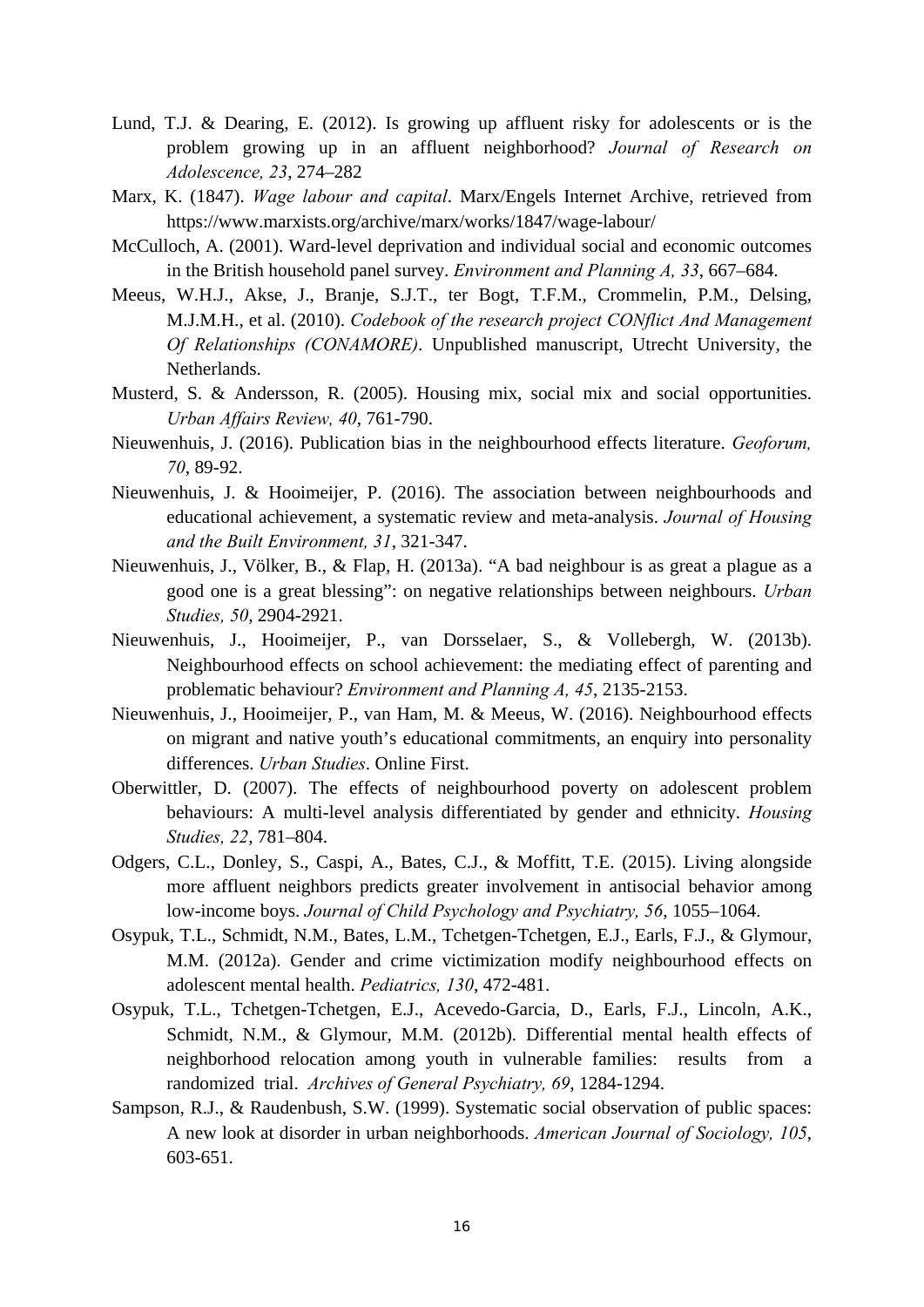- Sayer, A. (2007). Class, moral worth and recognition. In: T. Lovell (Ed.), *(Mis)recognition, social inequality and social justice*. London: Routledge, 88-102.
- Shouls, S., Congdon, P., & Curtis, S. (1996). Modeling inequality in reported long term illness in the UK. *Journal of Epidemiology and Community Health, 50*, 366–376.
- Statistics Netherlands. (2006). *Kerncijfers postcodegebieden, 2004 [Key figures for postcode areas, 2004]*. The Hague: Statistics Netherlands.
- Statistics Netherlands. (2011). *Kerncijfers postcodegebieden, 2008-2010 [Key figures for postcode areas, 2008-2010]*. The Hague: Statistics Netherlands.
- van Ham, M. & Manley, D. (2010). The effect of neighbourhood housing tenure mix on labour market outcomes: a longitudinal investigation of neighbourhood effects. *Journal of Economic Geography, 10*, 257-282.
- van Ham, M. & Manley, D. (2012). Neighbourhood effects research at a crossroads. Ten challenges for future research. *Environment and Planning A, 44*, 2787-2793.
- Visser, P., van Dam, F., & Hooimeijer, P. (2008). Residential environment and spatial variation in house prices in the Netherlands. *Tijdschrift voor Economische en Sociale Geografie, 99*, 348-360.
- Wilson, W.J. (1996). *When work disappears*. New York, NY: Knopf.
- Xue, Y., Leventhal, T., Brooks-Gunn, J., & Earls, F. (2005). Neighborhood residence and mental health problems of 5- to 11-year-olds. *Archives of General Psychiatry, 62*, 554-563.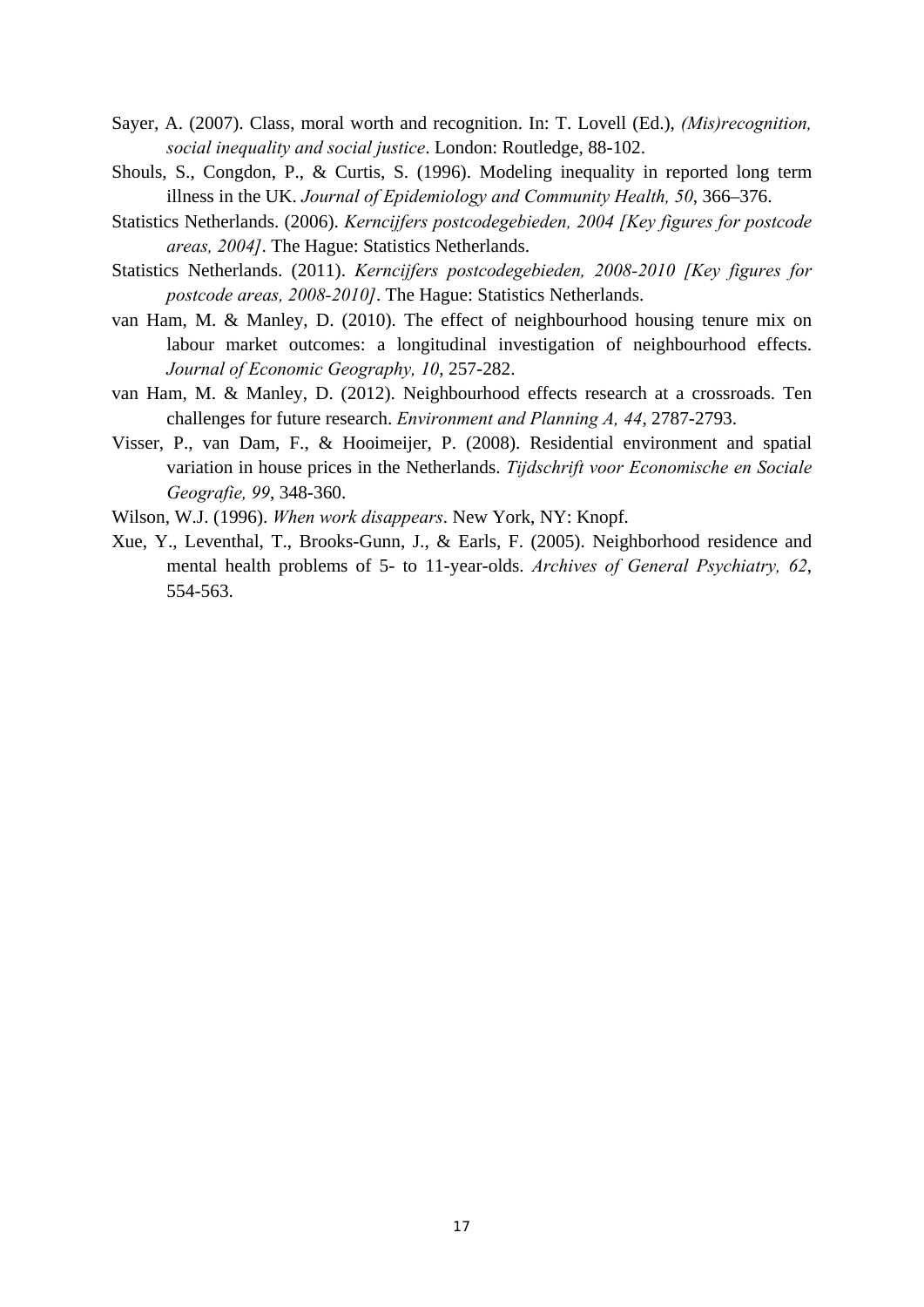|--|

|                                            | $N^a$ | Mean   | S.D. | Min.             | Max.           |
|--------------------------------------------|-------|--------|------|------------------|----------------|
| Dependent variables                        |       |        |      |                  |                |
| Depression                                 | 4388  | .29    | .46  | $\overline{0}$   | 1              |
| Social phobia                              | 4219  | .56    | .54  | $\boldsymbol{0}$ | $\overline{2}$ |
| Aggression                                 | 4380  | .31    | .46  | $\boldsymbol{0}$ | $\mathbf{1}$   |
| Conflict with father                       | 4265  | .60    | .52  | $\boldsymbol{0}$ | 3.38           |
| Conflict with mother                       | 4381  | .70    | .53  | $\overline{0}$   | 3.39           |
| Time-varying variables                     |       |        |      |                  |                |
| Neighbourhood wealth                       | 4410  | .07    | 1.02 | $-1.25$          | 6.69           |
| Parental income                            | 4410  | .02    | 1.00 | $-1.23$          | 18.45          |
| Parental support                           | 4410  | 2.49   | .60  | $\overline{0}$   | $\overline{4}$ |
| Move out of parental home                  | 4410  | .01    | .12  | $\overline{0}$   | 1              |
| Neighbourhood non-Western immigrants       | 4410  | $-.05$ | .97  | $-.64$           | 4.50           |
| Time-invariant variables                   |       |        |      |                  |                |
| Cohort (ref.: young-to-middle adolescents) | 926   | .27    | .44  | $\overline{0}$   | $\mathbf{1}$   |
| Female                                     | 926   | .55    | .50  | $\overline{0}$   | 1              |
| Parents foreign born                       | 926   | .10    | .31  | $\overline{0}$   | 1              |
| Parental education: Lower vocational       | 926   | .14    | .35  | $\overline{0}$   | 1              |
| education or less                          |       |        |      |                  |                |
| Preparatory middle-level vocat. educ.      | 926   | .19    | .39  | $\boldsymbol{0}$ | $\mathbf{1}$   |
| Middle-level vocational education          | 926   | .20    | .40  | $\overline{0}$   | 1              |
| Higher general continued education or      | 926   | .22    | .21  | $\overline{0}$   | 1              |
| preparatory scientific education           |       |        |      |                  |                |
| Higher vocational education                | 926   | .20    | .40  | $\overline{0}$   | 1              |
| Scientific education                       | 926   | .32    | .46  | $\overline{0}$   | 1              |

<sup>a</sup> The Ns of the time-varying variables (incl. the dependent variables) are based on observations within individuals. The Ns of the time-invariant variables is based on individual respondents.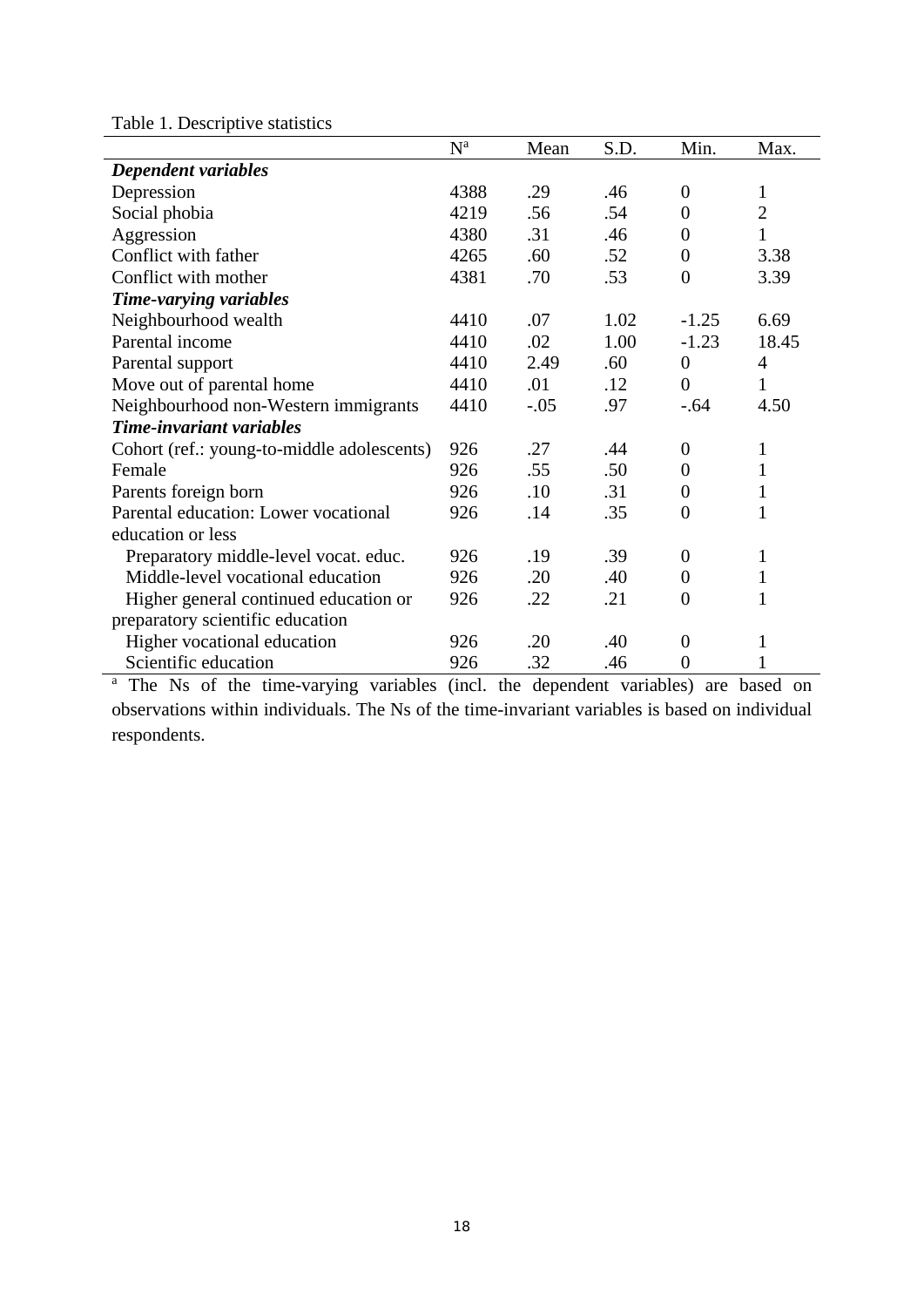|                                             | Internalising problem behaviour |                            | Externalising problem behaviour |                   |                   |
|---------------------------------------------|---------------------------------|----------------------------|---------------------------------|-------------------|-------------------|
|                                             | M1: Depression                  | M2: Social                 | M3: Aggression                  | M4: Conflict with | M5: Conflict with |
|                                             |                                 | phobia                     |                                 | father            | mother            |
|                                             | Coef. (SE)                      | Coef. (SE)                 | Coef. (SE)                      | Coef. (SE)        | Coef. (SE)        |
| Within-individual change (deviations from   |                                 |                            |                                 |                   |                   |
| <i>individual means)</i>                    |                                 |                            |                                 |                   |                   |
| Neighbourhood wealth                        | $.43$ $(.22)*$                  | $.04(.02)$ *               | $.42(.20)*$                     | $.05(.02)*$       | $.05(.02)$ *      |
| Parental income                             | .03(.10)                        | $-0.01$ $(0.01)$           | $.17(.08)*$                     | .01(0.01)         | .01(.01)          |
| Parental support                            | $-.53(.12)$ ***                 | .01(.02)                   | $-.20(.12)$ †                   | $-.13(.02)$ ***   | $-.14(.02)$ ***   |
| Move out of parental home                   | .37(.47)                        | $-12(.06)^*$               | .51(.51)                        | $-.23(.05)$ ***   | $-.16(.05)$ ***   |
| Neighbourhood non-Western immigrants        | $.68(.22)*$                     | $-.00(.03)$                | $.45(.22)*$                     | .02(.03)          | .01(.03)          |
| Time-invariant variables                    |                                 |                            |                                 |                   |                   |
| Cohort (ref.: young-to-middle adolescents)  | .18(.21)                        | .03(0.04)                  | $-1.00$ (.20)***                | $-18(.03)$ ***    | $-19(0.03)$ ***   |
| Female                                      | $1.18(.18)$ ***                 | $.21(.03)$ ***             | $-1.60$ $(.16)$ ***             | $-.07(.03)$ **    | $-.04(.03)$       |
| Parents foreign-born                        | .47(.34)                        | .01(.05)                   | $.67(.32)*$                     | .03(.05)          | .07(.05)          |
| Parental education (ref.: scientific educ.) |                                 |                            |                                 |                   |                   |
| Lower vocational education or less          | $-.06(.26)$                     | $-.07(.04)$ †              | .12(.24)                        | $-.02(.04)$       | $-.01(.04)$       |
| Preparatory middle-level vocat. educ.       | $-.24(.23)$                     | $-0.04$ (.04)              | .20(.21)                        | $.06(.03)$ †      | .05(.03)          |
| Middle-level vocational education           | $-16(0.23)$                     | $-0.07$ (.04) <sup>†</sup> | .00(.22)                        | .05(.04)          | .03(0.03)         |
| Higher general continued education or       | .24(.23)                        | .01(.04)                   | .23(.21)                        | .03(0.03)         | .04(.03)          |
| preparatory scientific education            |                                 |                            |                                 |                   |                   |
| Higher vocational education                 | .21(.22)                        | $-.03(.04)$                | .33(.20)                        | $.08(.04)$ *      | $.07(.03)*$       |
| Between-individual differences (individual  |                                 |                            |                                 |                   |                   |
| <i>means</i> )                              |                                 |                            |                                 |                   |                   |
| Neighbourhood wealth                        | $-.05(.12)$                     | $-.04(.02)$ **             | .04(.10)                        | .01(.02)          | .00(.02)          |
| Parental income                             | $-.27(.13)*$                    | $-.03(.02)$ †              | $-.28(.12)*$                    | $-.01(.02)$       | .00(.02)          |
| Parental support                            | $-1.46$ (.19)***                | $-.15(.03)$ ***            | $-.76(.17)$ ***                 | $-.17(.03)$ ***   | $-.24(.03)$ ***   |
| Move out of parental home                   | $-1.26(1.36)$                   | $-.47(.19)*$               | .11(1.33)                       | .05(.20)          | $-.18(.19)$       |
| Neighbourhood non-Western immigrants        | .10(.12)                        | .03(.02)                   | $-.14(.11)$                     | .03(.02)          | $.03(.02)$ †      |
| Constant                                    | $1.38(.48)$ **                  | $.85(.08)$ ***             | $1.40(.44)$ **                  | $1.08(.07)$ ***   | $1.32(0.08)$ ***  |
| Wald chi <sub>2</sub> (df)                  | 133.24 (18)***                  | $140.10(18)$ ***           | $176.15(18)$ ***                | 254.05 (18)***    | $255.47(18)$ ***  |
| Number of observations                      | 4388                            | 4219                       | 4380                            | 4265              | 4381              |
| Number of respondents                       | 920                             | 920                        | 920                             | 903               | 918               |

|  |  |  |  | Table 2. Between-within models of internalising and externalising problem behaviour |  |  |
|--|--|--|--|-------------------------------------------------------------------------------------|--|--|
|  |  |  |  |                                                                                     |  |  |
|  |  |  |  |                                                                                     |  |  |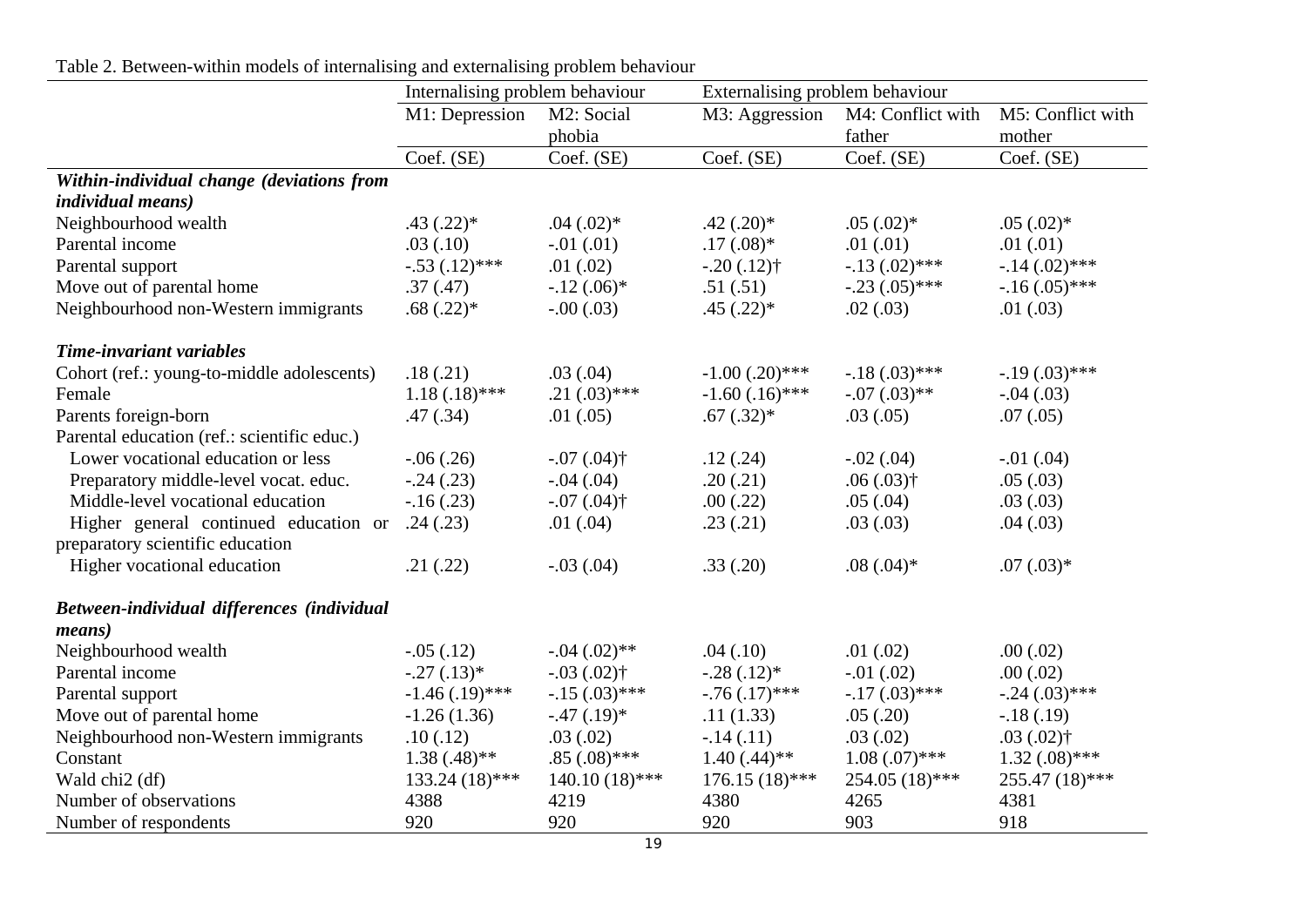Note: M1 & M3 are logistic between-within regressions; M2, M4 & M5 are linear between-within regressions. \*\*\* p<.001; \*\* p<.01; \* p<.05; † p<.10